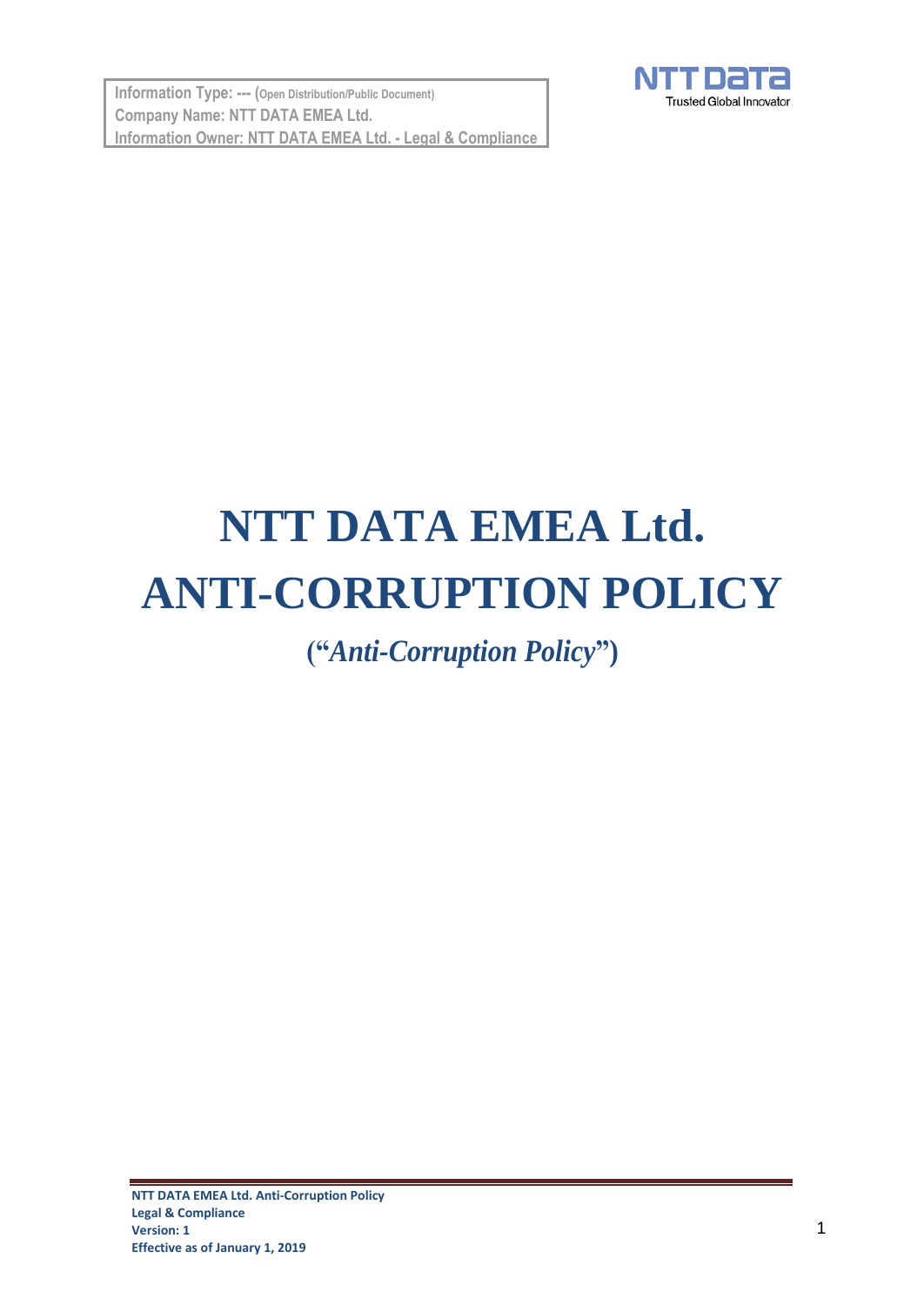

## **Introduction**

NTT DATA EMEA Ltd. (hereinafter "*EMEA*") as part of the NTT DATA Group, applies the principles and valuesset out in the NTT DATA EMEA Ltd. Global Code of Business Conduct (also referred as "*Code*"), which expressly includes the principles of NTT DATA Global Compliance Policy.

In this regard, with the view of ensuring that NTT DATA Group is trusted and sustainable in the long term, all EMEA operating companies (each one hereinafter simply referred to as the "*Local Company*") are committed to conducting business in accordance with all local and international applicable laws and regulations and with the highest ethical standards, in a fair and transparent way. Local Company's employees must adhere to the highest standards of honesty and integrity in their relations with Government's as well as with customers' officers and employees.

In addition, as already set forth in the Code, EMEA adopts a **Zero Tolerance** approach against any form of bribery, including facilitation payments in any form, tax evasion, and money laundering related activities. Involvement in any form of bribery, in the Government as well as in the Private sector, is strictly forbidden.

The top management of EMEA is therefore strongly committed to "setting the tone" on corporate compliance and, in particular, on the prevention of bribery, tax evasion and money laundering corporate offences. Likewise, EMEA expects that Local Companies CEOs, managers, employees and associated business parties (e.g. customers, suppliers, contractors, agents) shall adhere to, and effectively comply with, this Anti-Corruption Policy.

For this reason EMEA Board of Directors ("*EMEA Board*") entrusted me, as CEO, to validate this Anti-Corruption Policy and to disseminate it to all Local Companies CEOs, who shall have the duty to *(i)* circulate this Policy to all respective Companies' Employees and Suppliers and *(ii)* to cause they shall adhere to the provisions as set forth therein, consistently with local applicable laws ("**Applicable Laws**").

Under "Attachment A", You will find the Anti-Corruption Policy submitted to and approved by the EMEA Board on September 28, 2018.

Thank you for your keen attention and strong cooperation.

 Benito Vazquez Blanco *NTT DATA EMEA Ltd. CEO*

Attachment:

**1. NTT DATA EMEA Ltd. Anti-Corruption Policy**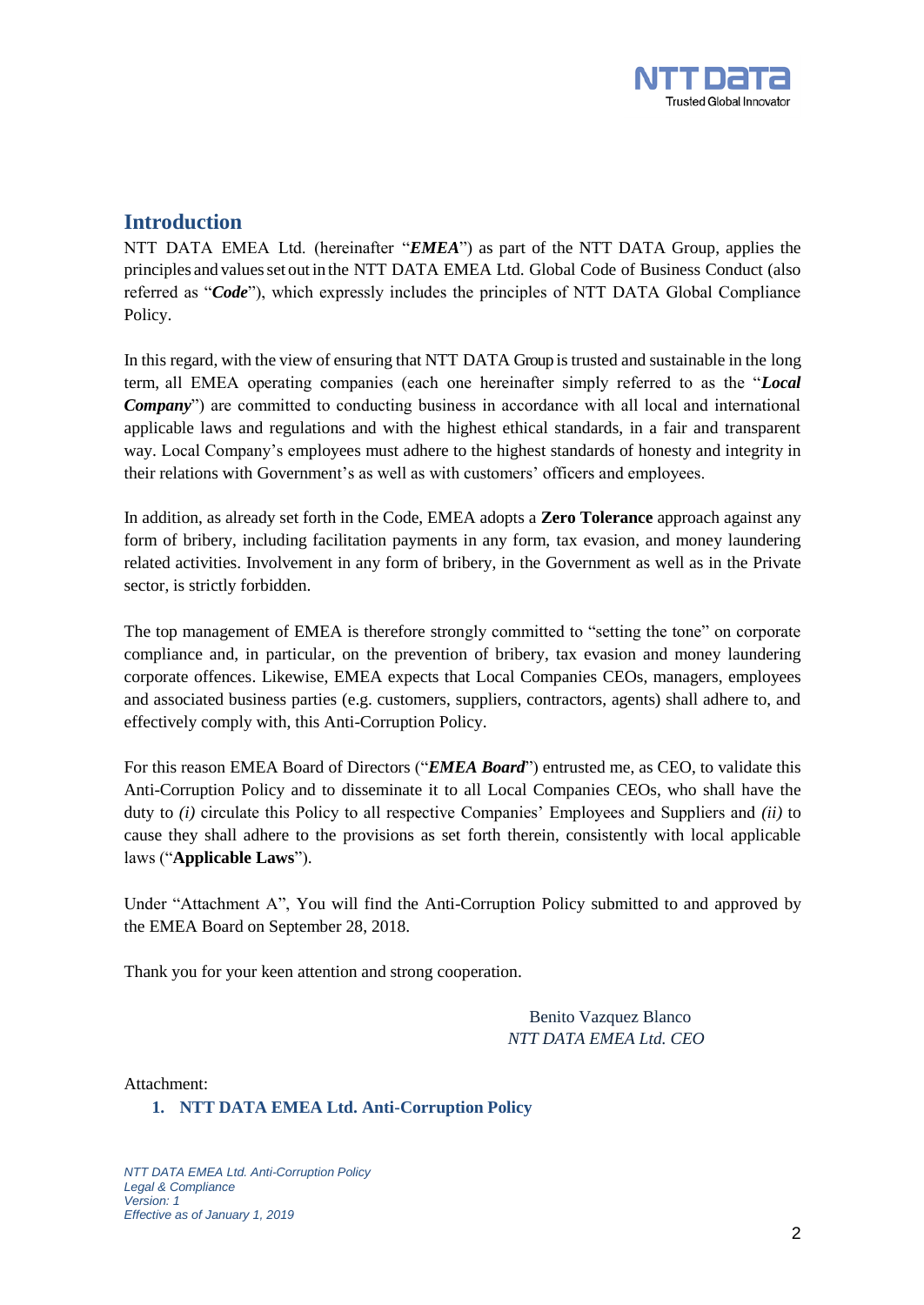

## **NTT DATA EMEA Ltd. ANTI-CORRUPTION POLICY**

## **Table of Contents**

- 1. Applicable scope
- 2. Purpose
- 3. Definitions
- 4. Global perception of Corruption
- 5. Corruption as a crime and applicable penalties
- 6. Anti-Bribery measures adopted by EMEA and by Local Companies
- 7. Contracts with Suppliers: overview
	- 7.1. Selection of Suppliers
	- 7.2. Assessment of Supplier contractual performance
	- 7.3. Contractual provisions
- 8. Contracting with Public Authorities
- 9. Potential Risk Scenarios: "Red Flags"
- 10. Sales Agents, Brokers, Representatives, Distributors, and Consultants in Public Sector
- 11. Gifts, Financial and Other Advantages
	- 11.1. (outbound)
	- 11.2. (inbound)
	- 11.3. Business-related Meals, Entertainment, Hospitality and Travel (Inbound and/or Outbound)
	- 11.4. Public Officials
- 12. Sponsorships
- 13. Donations to foundations, charitable institutions or non- profit organizations
- 14. Donations and contributions to Political Organizations, Trade Unions and Working Councils
- 15. Extortion and facilitation payments
- 16. Influence peddling
- 17. Relations with political parties/lobbies
- 18. Requests for clarification (to EMEA Compliance Team) and Whistleblowing Reports (via EMEA Whistleblowing Line)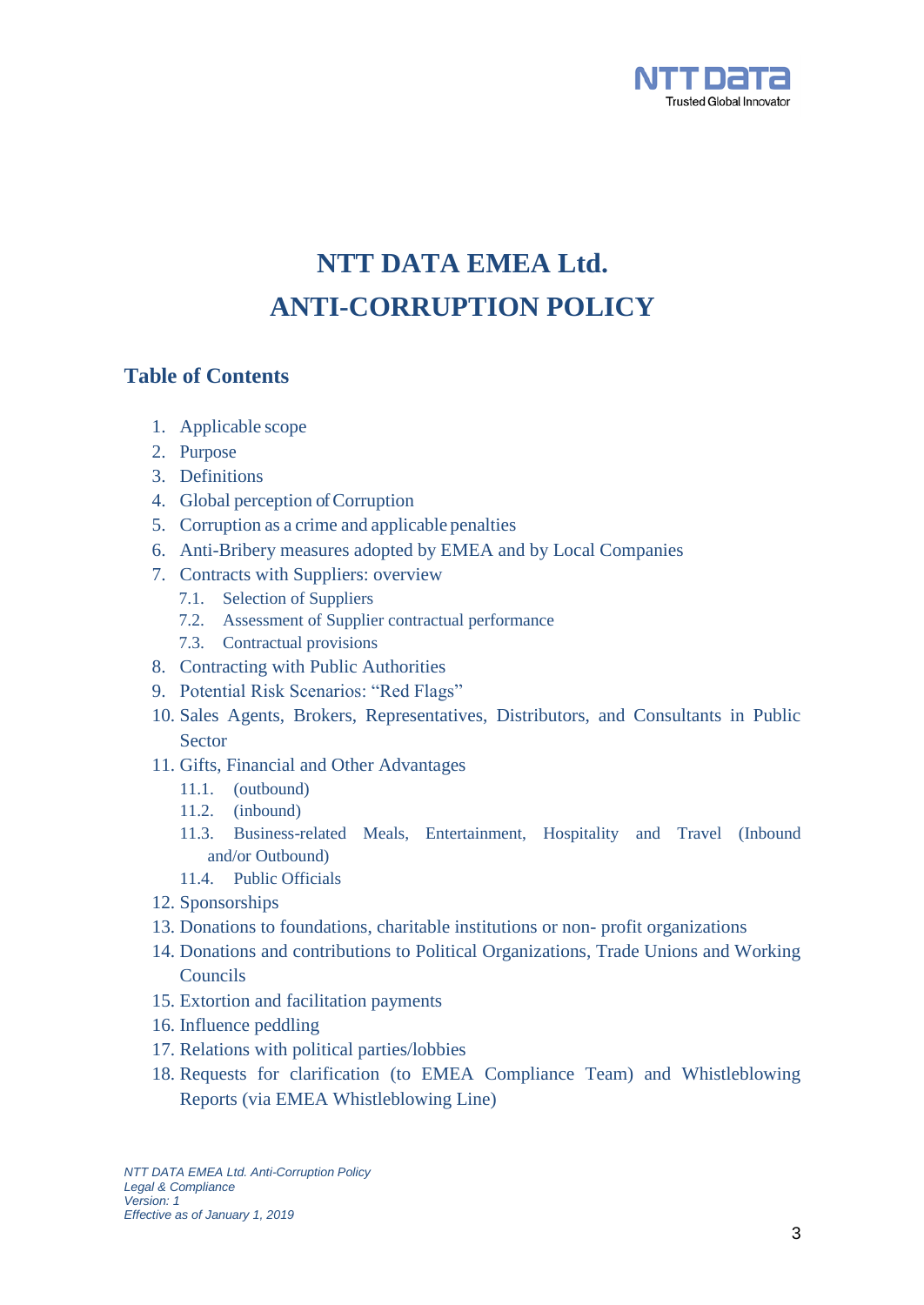

*Exhibits:*

- *A. Anti-Corruption Ethics and Compliance Handbook for Business - Business Guidance Instruments published by Secretariats of the OECD, UNODC, and World Bank on November 28, 2013.*
- *B. Template of Anti-Bribery Clause.*
- *C. Template of Declaration by Charitable Organizations in case of Donation(s).*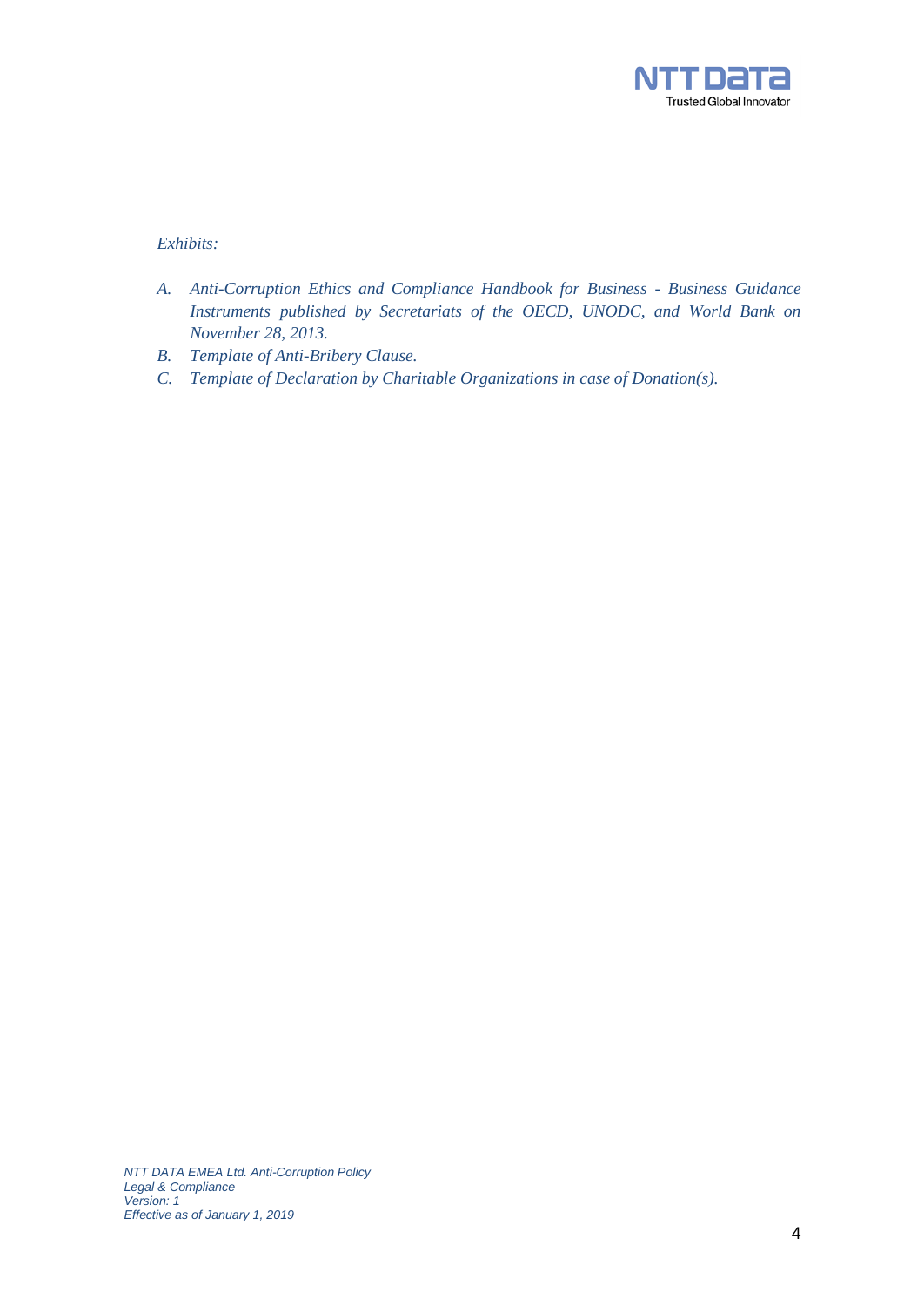

## **1. Applicable scope**

It is NTT DATA EMEA policy to conduct its affairs in accordance with the **highest level of integrity** and in compliance with all applicable laws and regulations, both domestic and foreign.

This EMEA Anti-Corruption Policy applies to all employees, officers, directors, partners, shareholders, and collaborators (hereinafter jointly referred as "*Employees*"), as well as to all consultants, suppliers, agents, grantees, brokers, distributors, other subcontractors and/or any other third party (hereinafter jointly referred as "*Suppliers*"), always acting on behalf of or cooperating with any Local Company.

Each Local Company must comply with this **Anti-Corruption Policy** and shall cause that its Employees and Suppliers comply accordingly.

In this respect, each Local Company is required to harmonise this Anti-Corruption Policy locally, in a manner which will be consistent with the statutory requirements, if any, of the jurisdiction in which it is established, through the application of specific policies and procedures (the "*Country Specific Policies*").

Each Local Company is also required to provide adequate information to local governance bodies, insofar as required by statutory provisions (such as Working Councils in Germany and Statutory Auditors in Italy), emphasising that:

- a) this Anti-Corruption Policy makes reference to Country Specific Policies in order to meet local statutory requirements, consistently with Applicable Laws, and
- b) adequate training to Employees and to any third parties, including Suppliers, is essential to protect each Local Company from exposure to corruption-related risks and to other corporate offences (along with their associated fines), in the wide geographical area in which NTT DATA does business.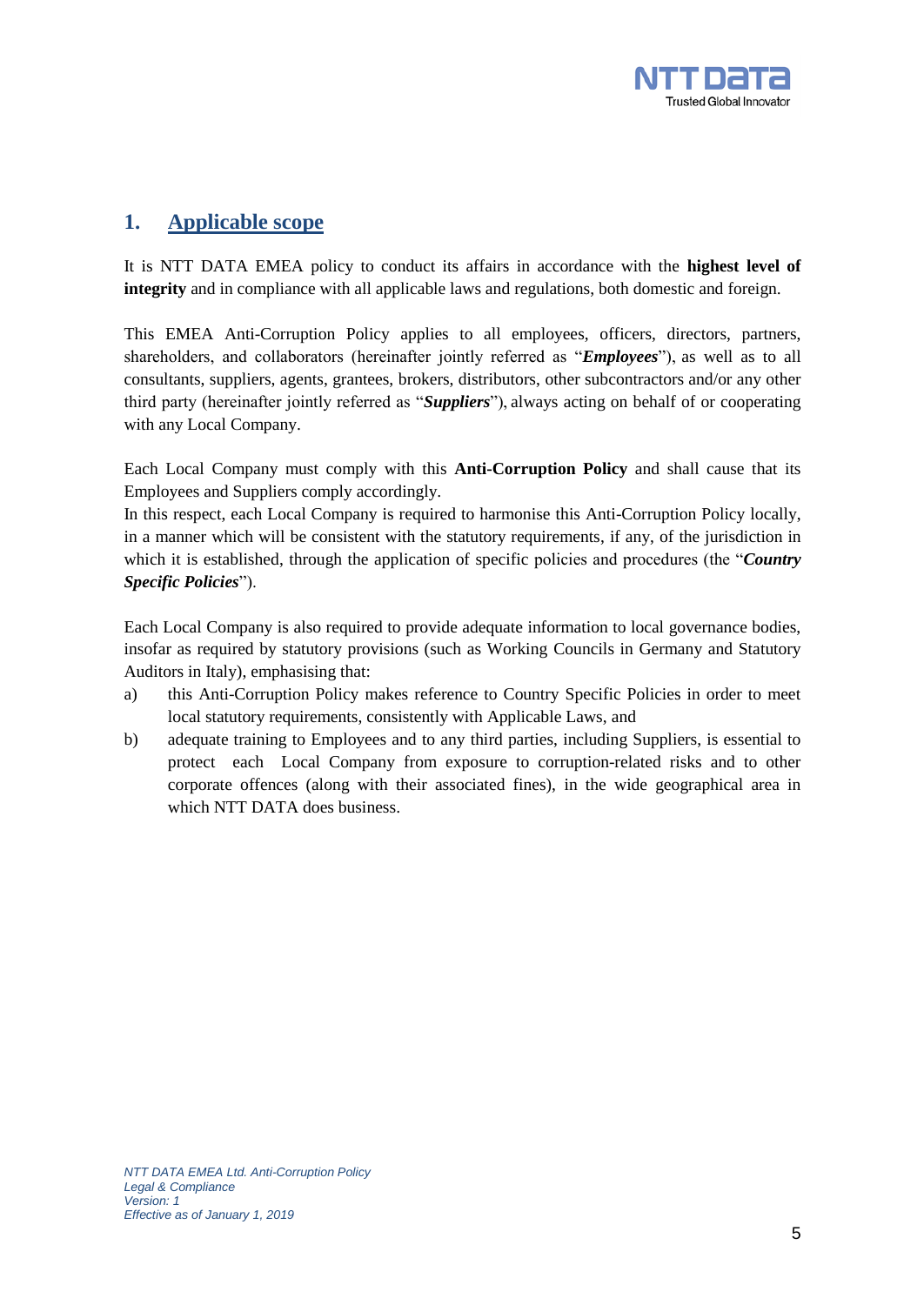

## **2. Purpose**

EMEA is aware of its internal responsibility to fight against bribery and corruption as these affect its values, culture, profitability and sustainability, as well as its shareholders and stakeholders. Accordingly, EMEA has **Zero Tolerance** approach towards bribery, including facilitation payments, tax evasion and money laundering related activities, of any kind.

In engaging in its business activities, each Local Company is committed to comply with all the Anti-Corruption, Anti-Bribery, Anti-Money-Laundering laws and/or regulations that are in force, either at international, European Union or local level (hereinafter jointly referred as to the *"Anti-CorruptionLaws"*).

Anti-Corruption Laws include *inter alia,* insofar as applicable in the relevant countries:

- a) OECD Convention on Combating Bribery of Foreign Public Officials in International Business Transactions (December, 17, 1997),
- b) U.S. Foreign Corrupt Practices Act –FCPA- (1977),
- c) UK Bribery Act (2010),
- d) UK Criminal Finances Act 2017,
- e) United Nations Convention against Corruption (2003),
- f) European Convention against corruption involving government officials of country members of the European Union (May, 26, 1997),
- g) Council of Europe's Criminal Law on Corruption No. 173 (January, 27, 1999),
- h) Council of Europe's Civil Convention No. 174 (November, 4, 1999),
- i) Italian Legislative Decree No. 231/2001 (June, 8, 2001).

The **purposes** of this Anti-Corruption Policy are to:

- a) clearly reaffirm and reinforce EMEA *commitment to prohibiting* and *to preventing bribery and corruption* and to be in compliance with Anti-Corruption Laws;
- b) define *principles* for identifying and preventing potential bribery and corruption in order to protect the integrity and reputation of EMEA Group;
- c) set out our *responsibilities*, and for those working for us, in observing and upholding our position on bribery and corruption;
- d) provide *information and guidance* both to internal and external stakeholders.

Therefore, it is essential that all Employees and Suppliers who fall within the applicable scope of this Anti-Corruption Policy comply at all times with all Anti-Corruption Laws and regulations, whether the activity is to be performed in the Government or in the private sector, in any jurisdiction in which they operate.

To the extent that this Anti-Corruption Policy has been disseminated to Employees along with relevant Country Specific Policies, the provisions contained herein are **binding** and, in case of a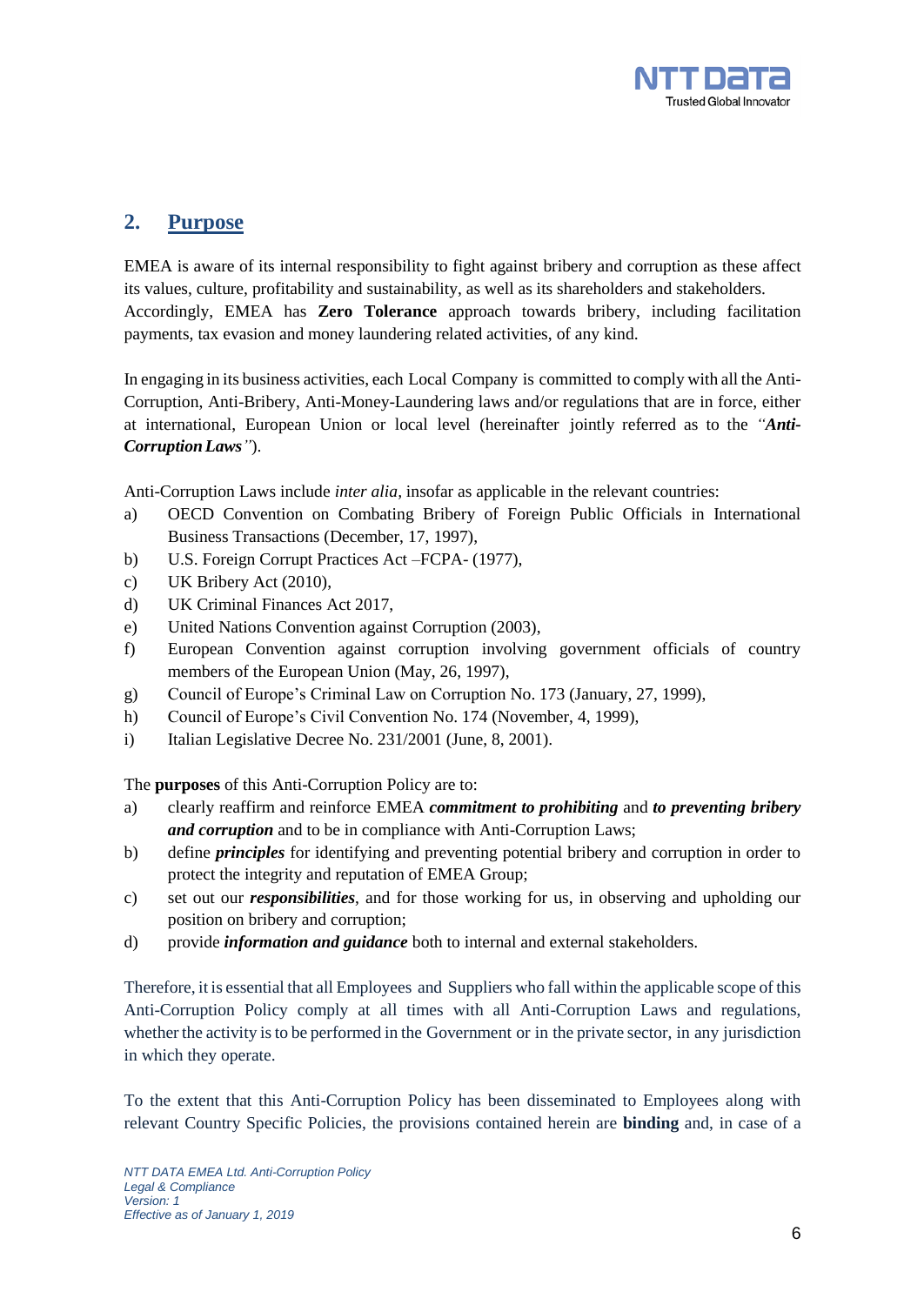

violation of any of its terms and guidance, disciplinary sanctions may apply in accordance with applicable statutory provisions.

*NTT DATA EMEA Ltd. Anti-Corruption Policy Legal & Compliance Version: 1 Effective as of January 1, 2019*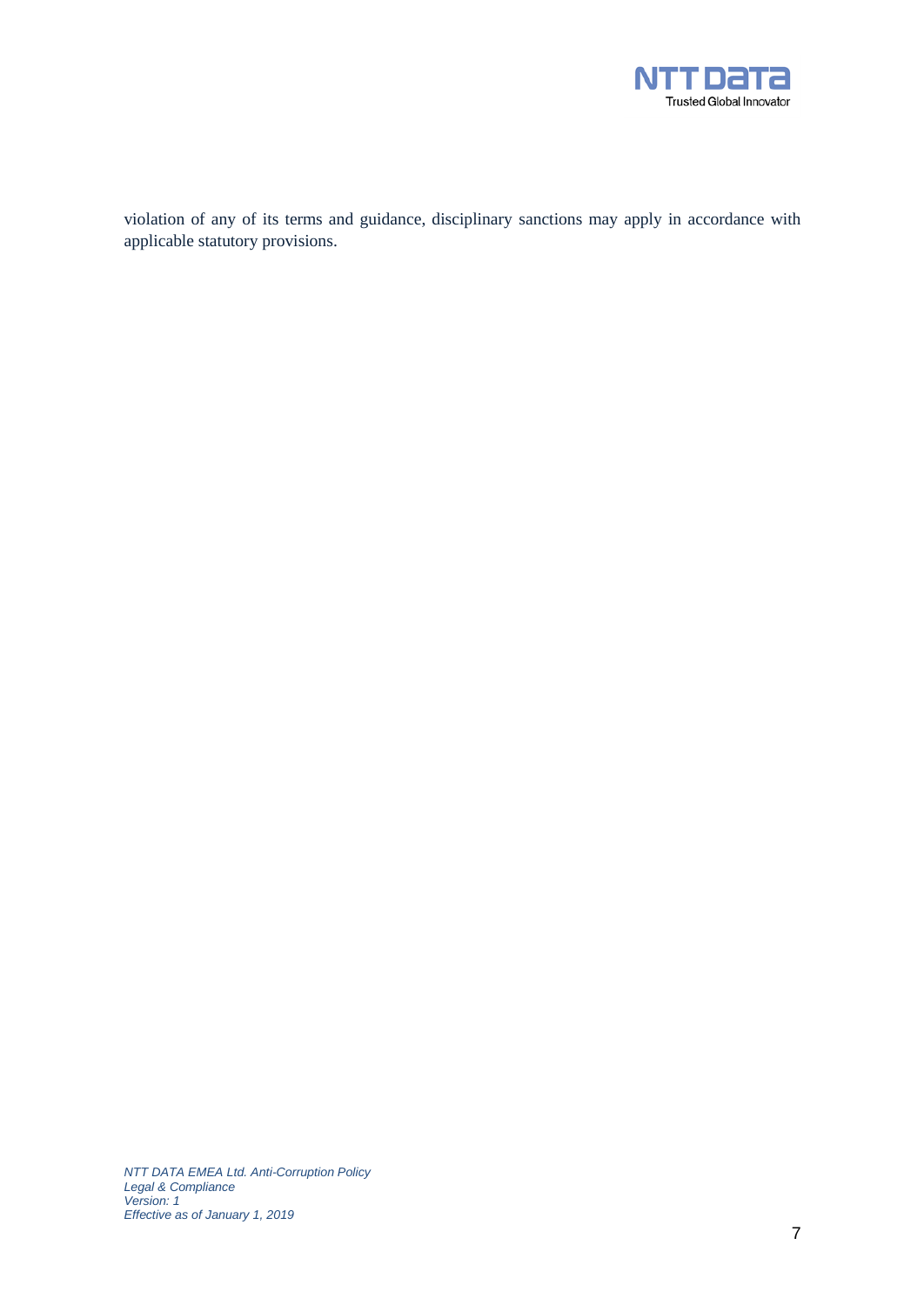

## **3. Definitions**

 **EMEA Authorization Matrix**: list, updated from time to time, which sets forth the internal authorization level of NTT DATA EMEA Ltd., divided on the basis of specific items. It is available at the following link:

<https://emeaportal.nttdata-emea.com/SitePages/Authorization%20Matrices.aspx>

#### **Bribery**

*(as set forth in the OECD Convention on Combating Bribery of Foreign Public Officials in International Business Transactions (December, 17, 1997):*

- **Bribery of national and/or foreign public officials and officials of public international organizations** (collectively referred as "*Public Officials*" or "*Officials*"):
	- a) any person who intentionally offers, promises or gives any undue pecuniary or other advantage, whether directly or through intermediaries, to a Public Official, for that Official or for a third party, in order that the Official acts or refrains from acting in relation to the performance of official duties, in order to obtain or retain business or other improper advantage in the conduct of international business. "*Act or refrain from acting in relation to the performance of official duties*" includes any use of the Public Official's position, whether or not within the Official's authorised competence.
	- b) complicity in, including incitement, aiding and abetting, or authorisation of an act of bribery of a Public Official, attempt and conspiracy to bribe a Public Official, to the same extent as attempt and conspiracy to bribe a Public Official.

#### **Bribery in private sector**

#### *(as set forth in the United Nations Convention against Corruption (2003)*

When committed intentionally in the course of economic, financial or commercial activities:

- a) the promise, offering or giving, directly or indirectly, of an undue advantage to any person who directs or works, in any capacity, for a private sector entity, for the person himself or herself or for another person, in order that he or she, in breach of his or her duties, acts or refrains from acting;
- b) the solicitation or acceptance, directly or indirectly, of an undue advantage by any person who directs or works, in any capacity, for a private sector entity, for the person himself or herself or for another person, in order that he or she, in breach of his or her duties, acts or refrains from acting.

#### **Corruption**

It is the abuse of entrusted power or position for private gain.

(Bribery and Corruption collectively referred as "*Bribery*" or "*Corruption*")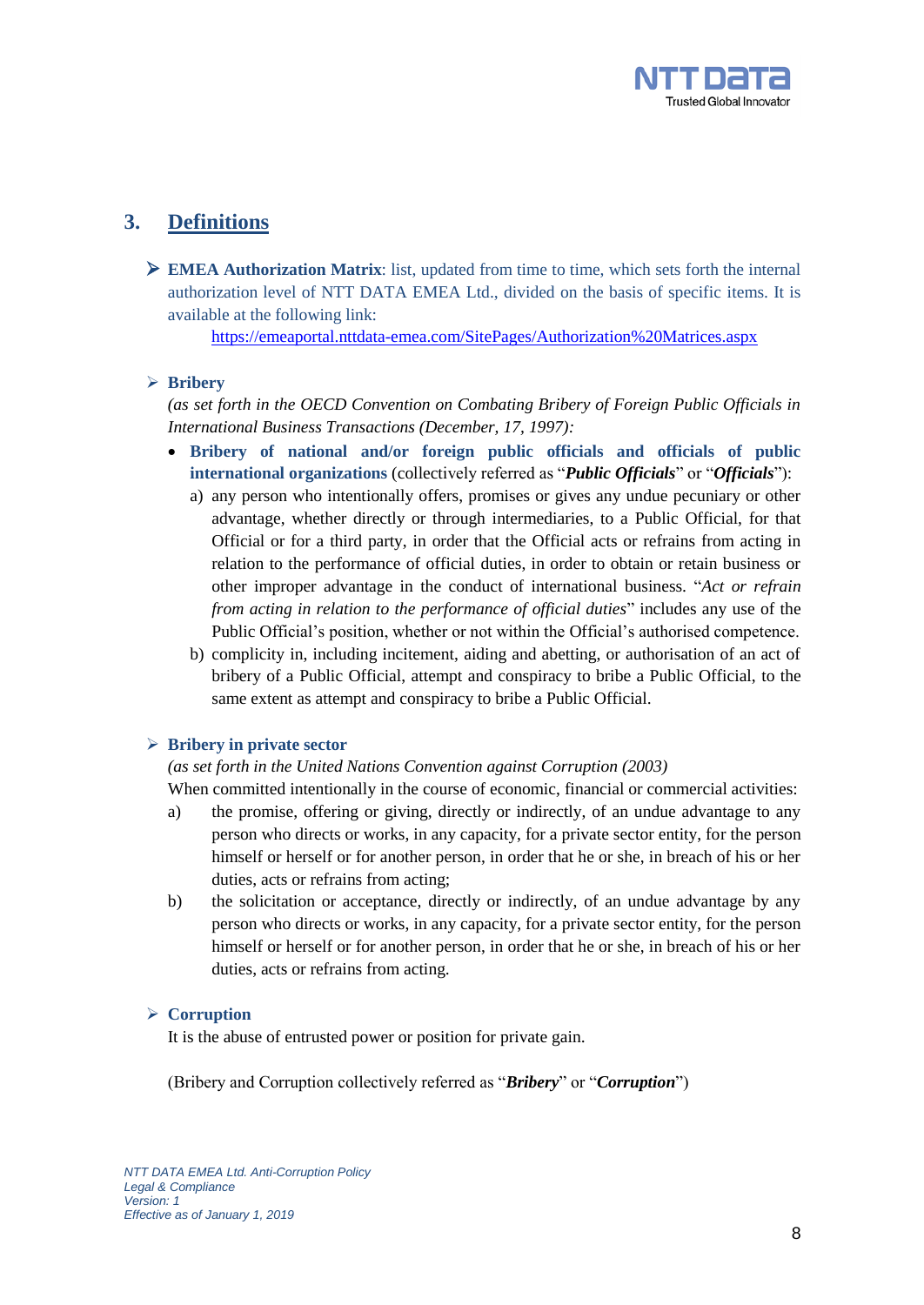

#### **Country Specific Policy**

It is the specific policy adopted by relevant Local Company in order to meet local statutory requirements under local Applicable Laws.

#### **Facilitationpayments**

Payments or gifts of a minor amount made to a Public Official in order to speed up processes or to facilitate performance of commonly performed, routine, nondiscretionary government action, even in the event that the ultimate purpose is not that of obtaining an undue benefit.

Examples of Facilitation Payments include obtaining official documents to qualify a person to conduct business; processing government papers such as visas and work orders; providing police protection, mail service, and phone service; loading and unloading cargo; expediting release of an acceptance certificate for services rendered or for products delivered by the Local Company.

For the purpose of this Policy Facilitation Payments are considered Bribery and are prohibited.

#### **Gifts, Financial or Other Advantage** (or simply "**Gift(s)**")

It includes *inter alia* money, favours, such as hiring of akins, gifts, cash, loans, accommodation, travel, political, charitable and sponsorship contributions.

#### **Public Official**

It is anyone who holds a legislative, administrative or judicial position of any kind (whether appointed or elected) or who exercises a public function on behalf of a country or territory or for any public agency or public enterprise. A Public Official also includes an officer or agent of any organisation whose members are countries or territories, governments of countries or territories or public international organisations.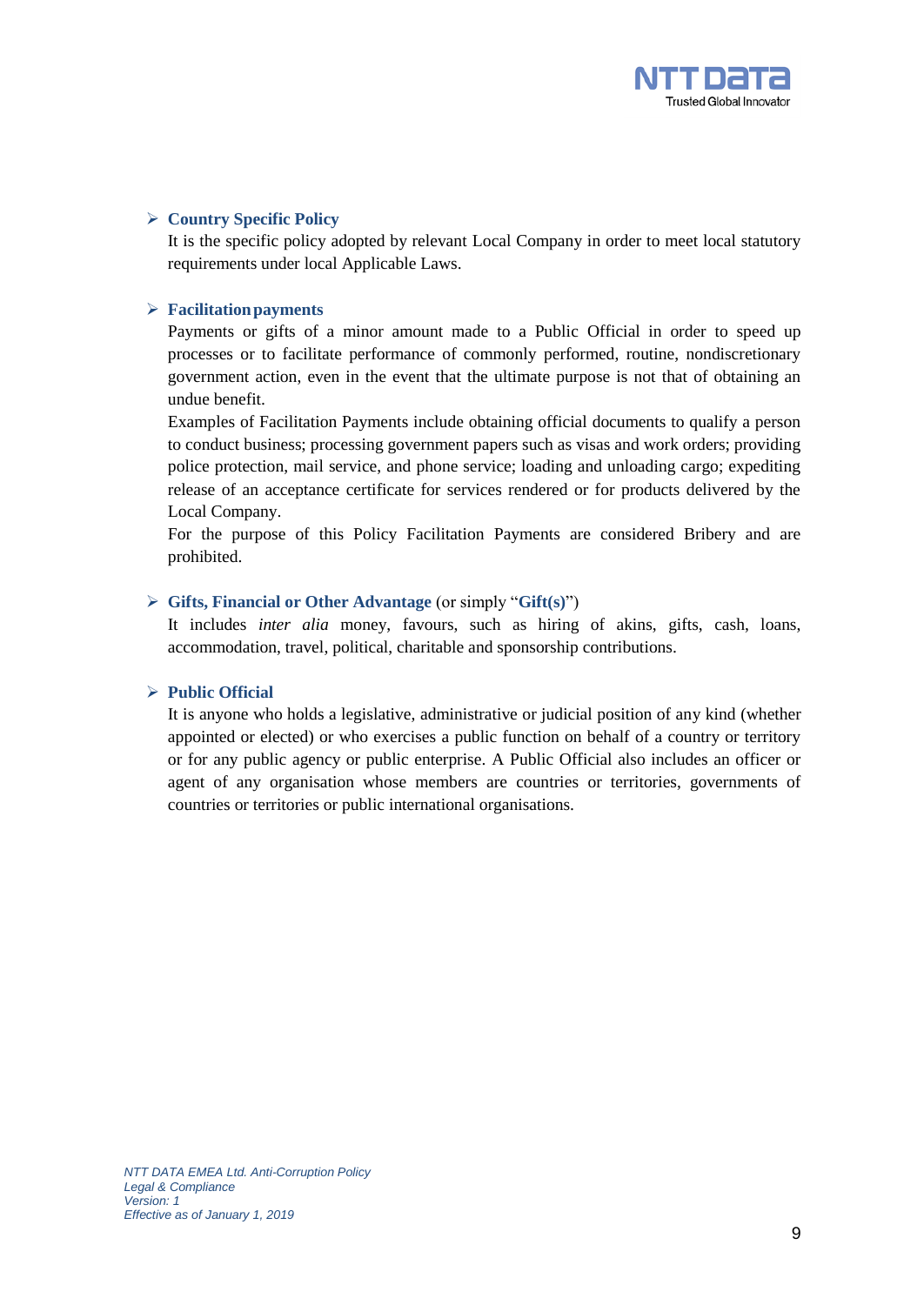

## **4. Global perception of Corruption**

On February 21, 2018, **Transparency International** published its *Corruption Perceptions Index* 2017 ("CPI"), which measures levels of Corruption in public institutions around the world, as showed by the following map:

## **CORRUPTION PERCEPTIONS INDEX 2017**



The CPI uses a scale of zero (highly corrupt) to 100 (very clean). Of the 180 countries assessed in the 2017 index, more than two-thirds score below 50. The 2017 Corruption Perceptions Index highlights that the majority of countries are making little or no progress in ending Corruption, while further analysis shows journalists and activists in corrupt countries risking their lives every day in an effort to speak out.

Text of the CPI is available using the following link:

https://www.transparency.org/news/feature/Corruption perceptions index 2017

*NTT DATA EMEA Ltd. Anti-Corruption Policy Legal & Compliance Version: 1 Effective as of January 1, 2019*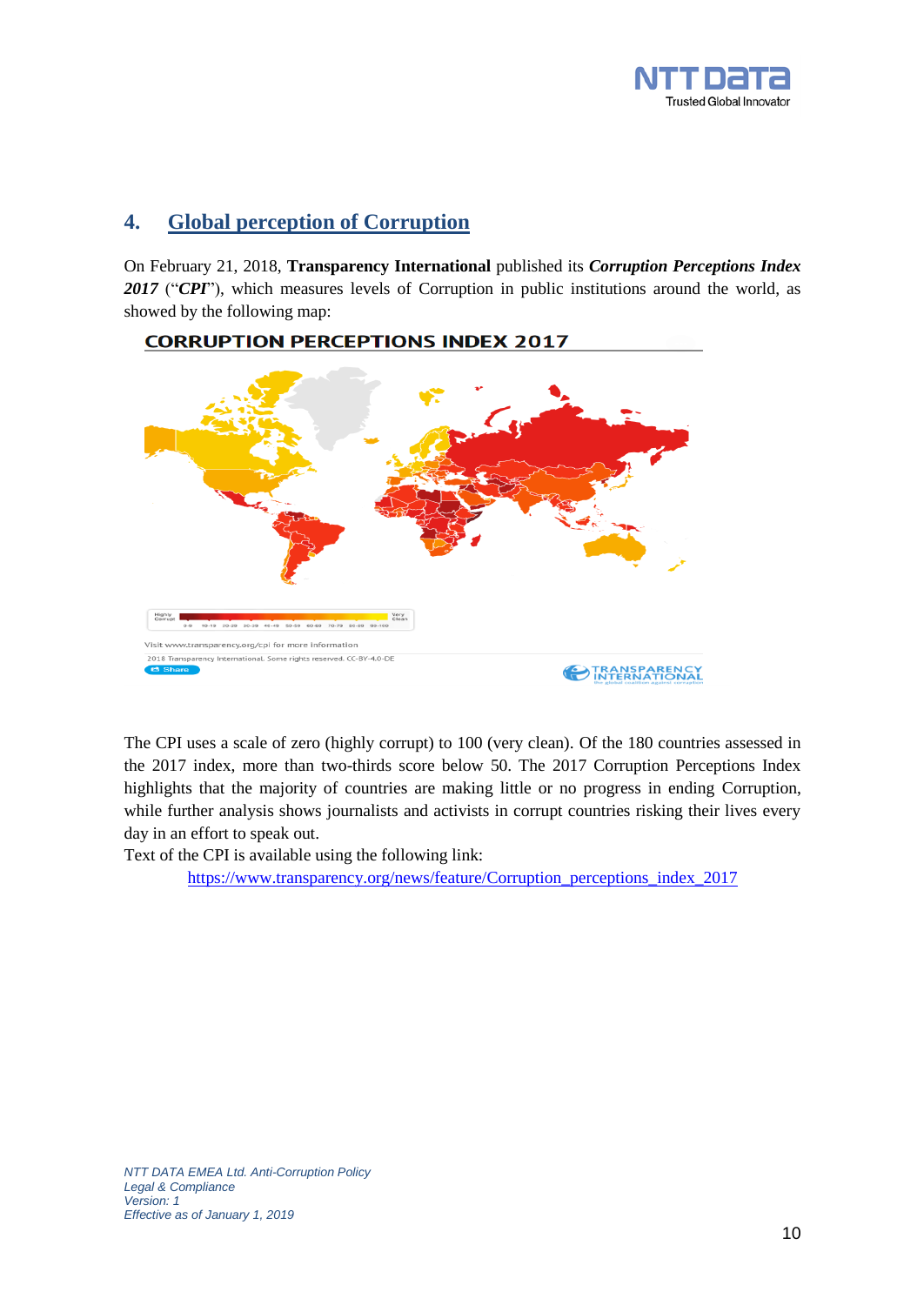

## **5. Corruption as a crime and applicable penalties**

Involvement in any form of Corruption, whether direct or indirect, in the public or the private sector, may lead to **serious consequences both for the Local Company and for its Employees**involved. It constitutes a crime that can be prosecuted and punished with a high range of penalties, including, among others, fines, imprisonment (against relevant Employee), and disqualification from entering into contracts with the public sector, loss of possibility for obtaining public aids or grants and the loss of right of use of tax and Social Security benefits and incentives, leaving aside the damages to the reputation and to the image of the Local Company.

In the specific case of UK, where EMEA is established, the UK Bribery Act 2010 prosecutes legal entities for «*failure to prevent*» Bribery-related activities committed by Local Company «representatives» or by external «associated parties», wherever in the world such offences are committed by UK Legal entities.

The above is in addition to the criminal liability of the relevant Employee, who may be prosecuted for Bribery and who may face serious personal consequences.

Also many other jurisdictions where the Local Companies operate in provide similar consequences (towards the relevant Local Company for "failure to prevent" as well as towards Employee).

In order to defend Local Companies against claims of failure to prevent bribery, it is essential for Local Companies to be able to prove that they have done their **utmost to prevent Bribery** from being committed.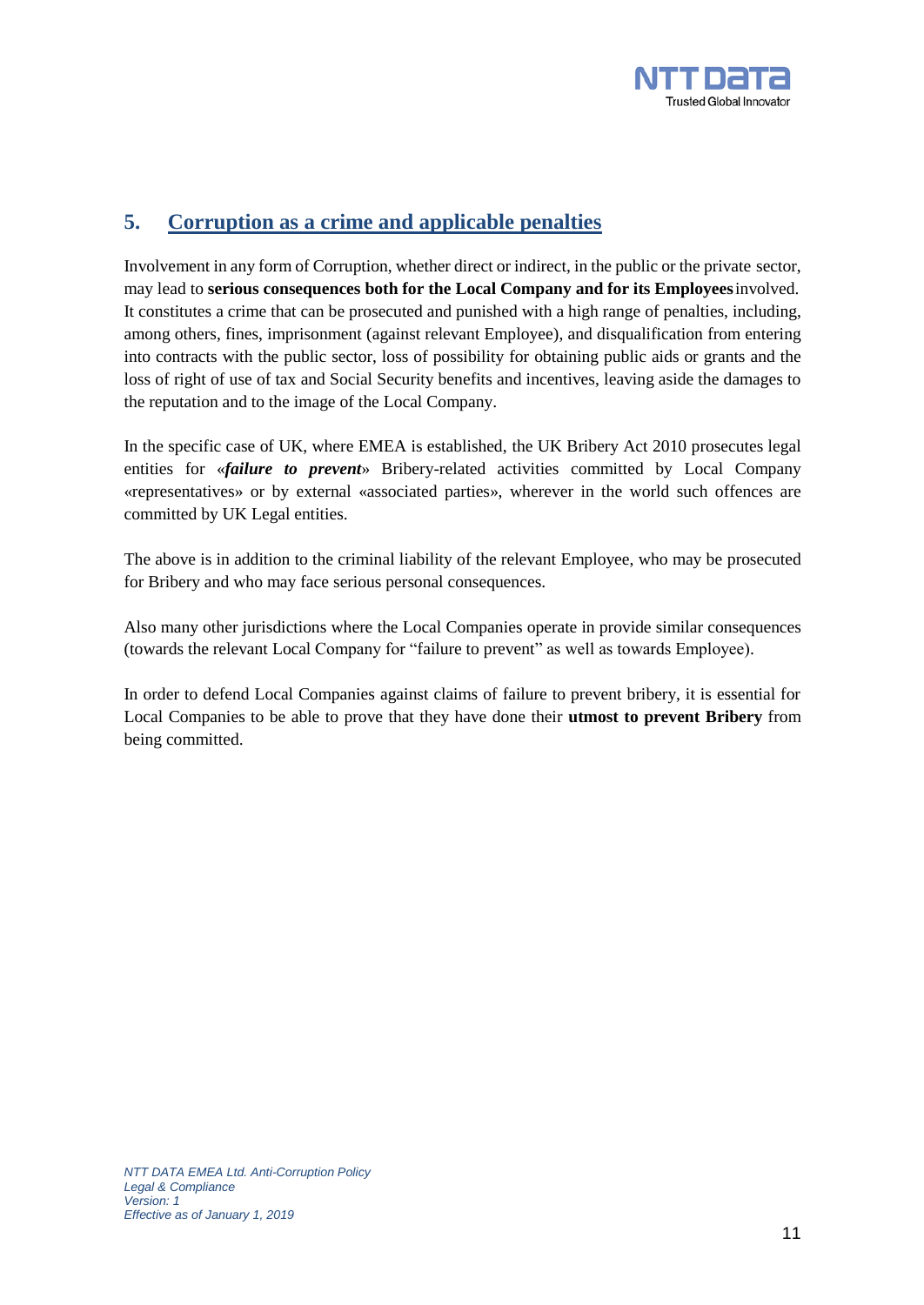

## **6. Anti-Bribery measures adopted by EMEA and by Local Companies**

EMEA sets out its clear intention to comply with all Anti-Corruption Laws and expressly prohibits any form of Corruption within the Companies, whether it is active or passive, direct or indirect, calling for quality and innovation in the performance of the activity of its Local Companies.

In this sense, EMEA wishes to extend the foregoing to its business strategy and decisions.

Within the framework of its Compliance Program, EMEA promotes different actions and measures to prevent the commission of corporate offences, particularly against Bribery, however disguised, in any of its forms.

Such actions include training sessions, communication actions, preventive actions, risk detection actions*,* supervision and control actions*,* monitoring actions*,* auditing actions and corrective actions (collectively referred as "**Anti-Corruption Actions**").

In application of this Anti-Corruption Policy and in line with Applicable Laws, each Local Company is required to implement adequate Anti-Corruption Actions and, making use of traditional or technological tools, in order to mitigate risks associated to Bribery and to define the areas of internal responsibilities against Bribery.

To this purpose, the EMEA top management shall adopt the appropriate decisions, entrusting the EMEA Compliance Team with the necessary powers and prerogatives, which will need the cooperation of all other Companies areas, especially from the Business area responsible persons.

Attached herewith as **Exhibit A** it is a reference table with the 8 business guidance instruments on anti-Bribery, as provided in the *Anti-Corruption Ethics and Compliance Handbook for Business*, published by Secretariats of the OECD, UNODC, and by the World Bank, on November 28, 2013.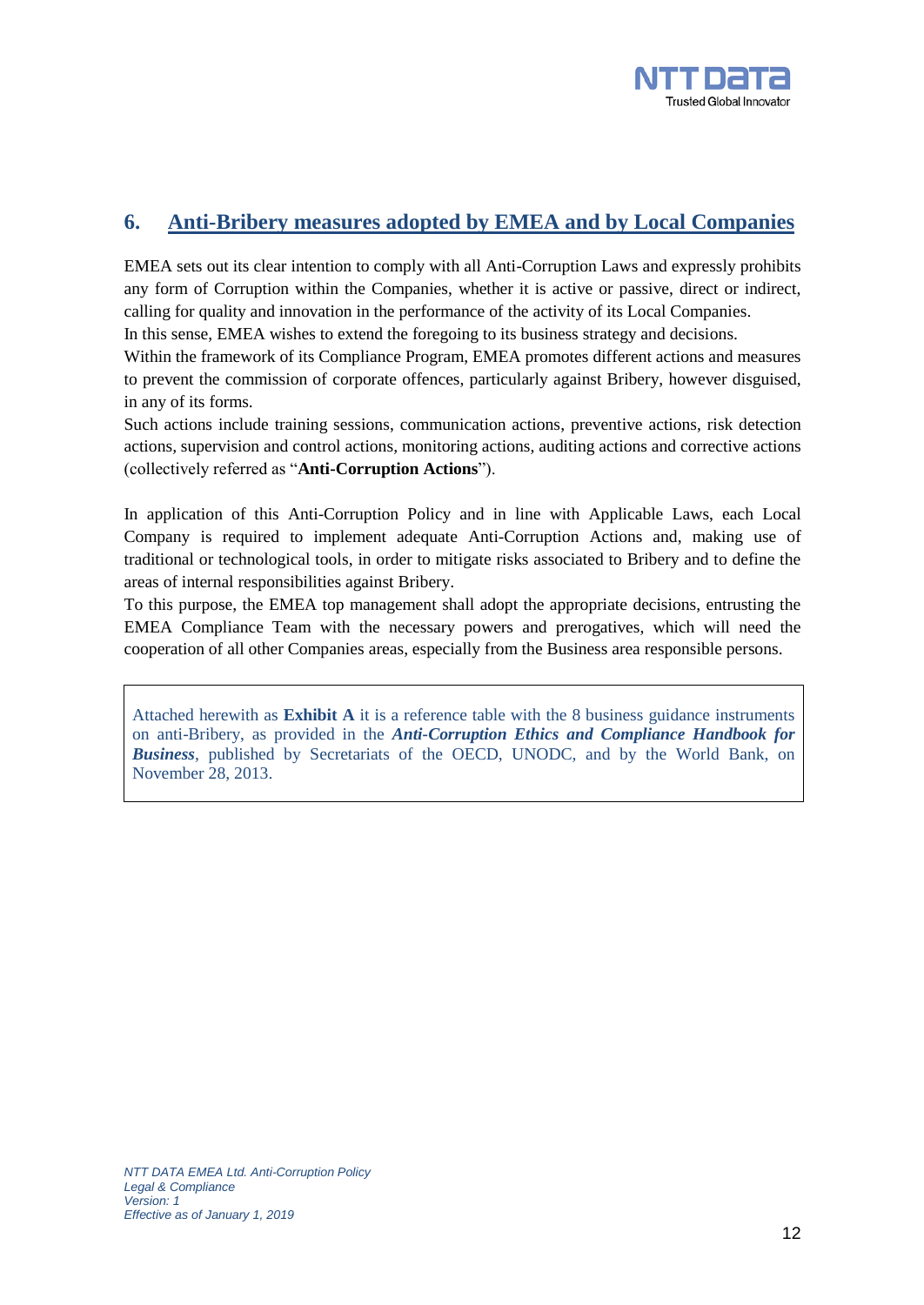

## **7. Contracts with Suppliers: overview**

In order to protect EMEA Group and to avoid Corruption in any way, all Local Company's Employees must treat Suppliers in accordance with the **highest standard of business conduct** and in compliance with all Anti-Corruption Laws, as well as with all Country Specific Policies, protocols and other internal procedures that are in force in the respective organizations, including the EMEA Suppliers' Vetting Policy, whenever available, both *(a)* during **preliminary phase of selection** of the Supplier and *(b)* during the contractual performance of the Supplier itself (assessment of contract performance).

**In case of no compliance with Country Specific Policies**, relevant Employee may **breach his the duties/functions** of the specific position and it may be subject to disciplinary measures in accordance with Applicable Law.

It is EMEA policy to qualify Suppliers and to select them on the basis of **objective criteria**, such as price, technical excellence, service reputation, production/service capacity but also on their record and willingness to adhere to the standards of business conduct set out in this Anti-Corruption Policy and in the EMEA Code.

The following provisions set the tone on corporate compliance focused on selection criteria and management of Suppliers both during the selection phase and the assessment of contractual performance

#### **7.1. Selection of Suppliers**

The selection of Suppliers shall always adhere to the **principles of impartiality, transparency and sustainability**, as follows (list to be interpreted as illustrative and not exhaustive):

- 1. EMEA allows the engagement of Suppliers for legal commercial activities only.
- 2. Financing and economic resources of Suppliers must be lawful, according with local applicable laws.
- 3. Employees may not engage any Supplier in any activity which creates or appears to create a conflict between their personal interests and the interests of the Local Company.
- 4. Local Company, through its Procurement Sector, if any, or through the relevant Business Sector, shall only select Suppliers who meet the criteria of **quality**, **cost-effectiveness**, ability to meet **delivery times**, **service reputation**, adequate **Compliance Programs** in place, and compliance with the standards of business conduct set out in the Code and in this Anti-Corruption Policy.
- 5. Suppliers are qualified on the basis of exhaustive information, *inter alia* their financial/economic data, quality certification obtained and in force, documents attesting to compliance with the health & safety and the social security contribution applicable laws,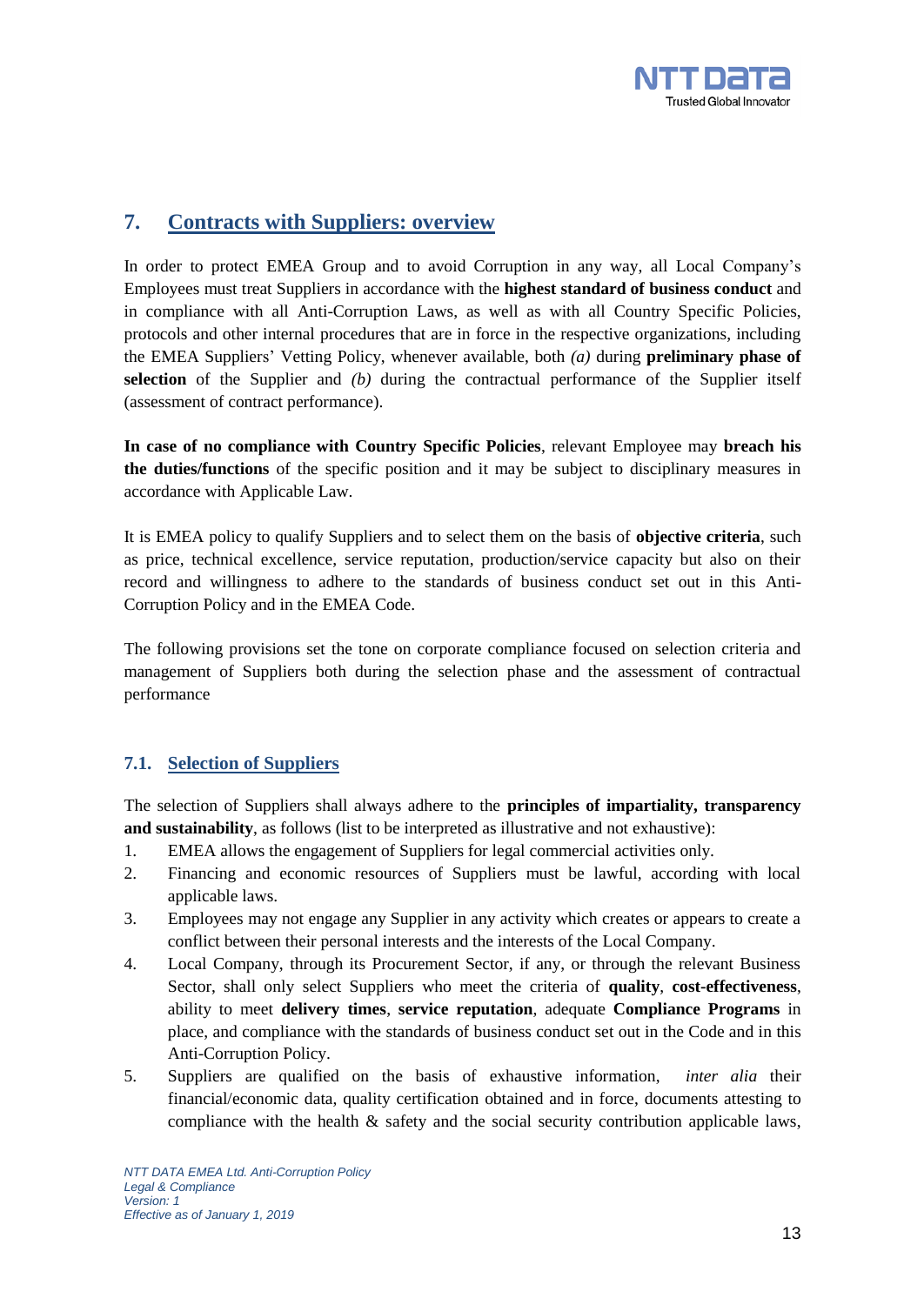

sector references, most important customers/projects.

- 6. With the support of the local / EMEA Legal & Compliance, if so required, relevant Local Company shall perform - to the maximum extent feasible – the due diligence check of the prospective Supplier(s), i.e. investigation/screening actions to check that the Supplier and its Representatives *(a)* are not sentenced for bribery, tax evasion and / or any other corporate offence and  $(b)$  are in compliance with social security contribution and health  $\&$  safety applicable laws.
- 7. Each Local Company shall prepare and update from time to time a **list of preferred suppliers**, qualified and vetted, also in accordance with the Due Diligence outcome and shall leverage on such list as much as possible.

#### **7.2. Assessment of Supplier contractual performance**

**Periodical checks** ("*Checks*") should also be carried out and conducted, with the support of the relevant Local Company s portal management applications, if available, to assess the Supplier's suitability and capability during contract performance, on the basis of the products/services supplied, applying the principles and rules as follows:

- **1.** Check shall apply an assessment criteria in terms of results achieved, with the following scale (to be used as reference method): Highly satisfactory = performance beyond expectations/contractual agreements - Satisfactory = performance adequate to expectations/contractual agreements - Barely satisfactory = on certain occasions, performance below with expectations/contractual agreements - Unsatisfactory = performance below expectations/contractual agreements.
- **2.** When the circumstances indicate that the Supplier or its Representative have committed corporate offences which **may harm or affect EMEA and/or Local Company's** reputation and/or criminal liability, the contractual relationship shall be **terminated for cause**, leveraging on the template clause set forth in Section 7.3 below.
- **3.** Whenever any Employee is required to make a **financial commitment** or other type of commitment, or to approve or make a payment, such Employee shall first assure that he/she understands the basis for such commitment or payment, and that it is **legal**. In the event of doubt the Employee may consult the EMEA Compliance Team.
- **4.** The **collection or payment of commissions** will only be accepted when they are **in accordance with the local applicable laws** in force, with the Code and this Anti-Corruption Policy, as well as when they are common practice for intermediary services or other similar services, always offered for a legal purpose and ethically appropriate.
- **5. Illegal or irregular payments are strictly prohibited, as well as payments in cash.**
- **6.** All transactions in the organization that involve the **collection or making of payments** shall be *(a)* properly justified, *(b)* approved by the person that is responsible in the relevant Local Company area, and *(c)* faithfully, methodically and promptly recorded in the accounting or corresponding records.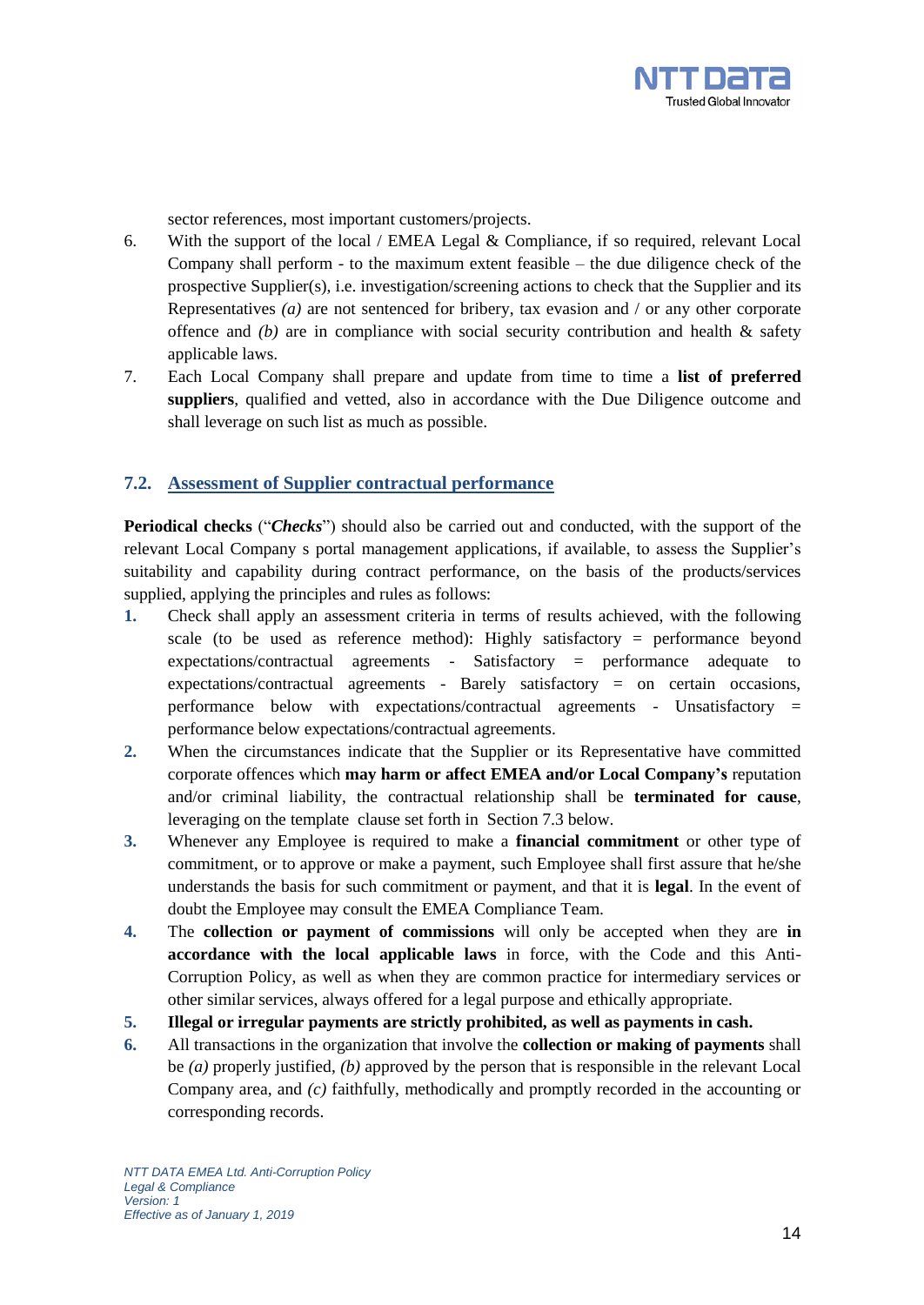

In this regard, it is absolutely forbidden to engage in irregular activities that may involve the falsification of invoices, an accounting entry or changing or leaving the accounting records incomplete. In this sense, it is necessary to comply at all times with all the legal provisions governing accounting matters.

**7.** Each Local Company shall ensure as far as feasible that Suppliers have **not** created false or misleading documents or accounting, financial or electronic records for the purpose of being awarded a **Public Tender or Public Funds** or obtaining an advantage in a procurement process of any kind.

#### **7.3. Contractual provisions**

Each Local Company shall insert the following provisions ("**Anti-Bribery Clause**") in all the contracts with Suppliers:

- o **Compliance with Anti-Bribery Laws**: Supplier shall comply with all of the following provisions:
	- **1.** compliance with both international and domestic Anti-Corruption Laws (*inter alia*: anti-bribery, anti-money laundering, anti-tax evasion laws),
	- **2.** compliance with the provisions set forth in the Code, in this Anti-Corruption Policy and in the purchase procedures and rules according with the relevant Country Specific Policy,
	- **3.** duty to implement adequate compliance policies, procedures and controls in order to effectively prevent Bribery and to mitigate its associated risks, as well as policies and procedures relating to accounting for financial transactions, training personnel and third parties due diligence.
- o **Subcontractors:** in the event Supplier engages sub-contractors or any other third parties that are providing, if any, services in relation to the main contract, Supplier shall provide in the relevant sub-contract the same provisions as set forth in the relevant Anti-Bribery clause and shall certify in the main contract to have adopted adequate compliance measures to prevent any breach of the Anti-Bribery Clause by any of the subcontractors or any other third parties.
- o **Right to audit:** the relevant Local Company has the right to audit the Supplier, to examine and to make copies of all records relating to the contract, including any accounting, contractual and financial records and internal policies and procedures. The Supplier must retain all records and accounts for the entire duration of the contract and for further years following the contract's termination, according with the local applicable tax laws.

In addition, the right to audit shall be included in any contract that the Supplier signs with its subcontractors within the framework and term of the main contract.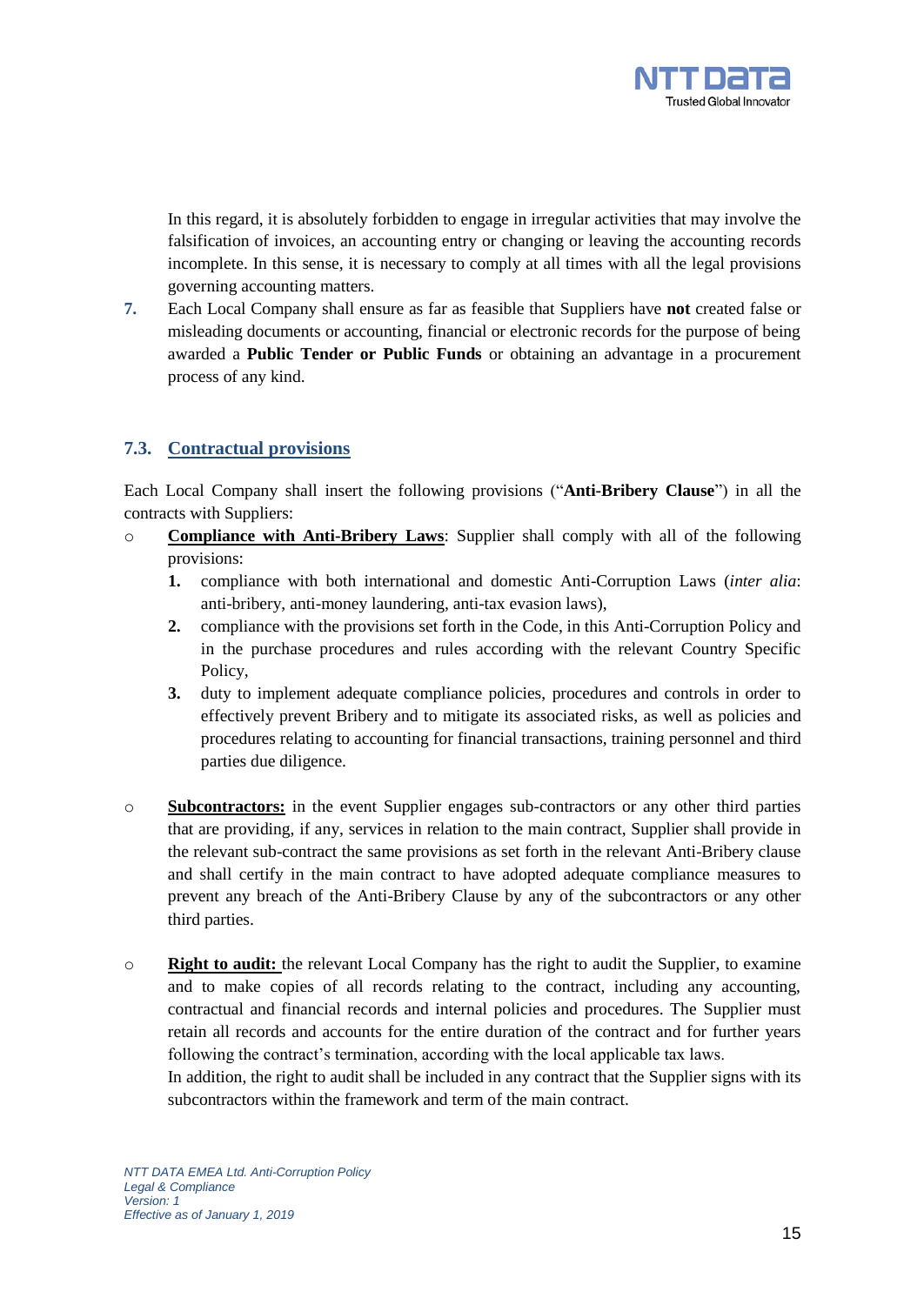

o **Payments to third parties in the event of a breach:** Supplier shall indemnify and keep the relevant Local Company harmless for any damages or costs that may arise from a breach of the Anti-Bribery Clause.

Breach of any of the contractual provisions as set forth above shall lead to **immediate termination for cause** of the contract with Supplier.

A *template* of Anti-Bribery clause, subject to the necessary adaptations, according with the local applicable laws, is attached herewith as **Exhibit B.**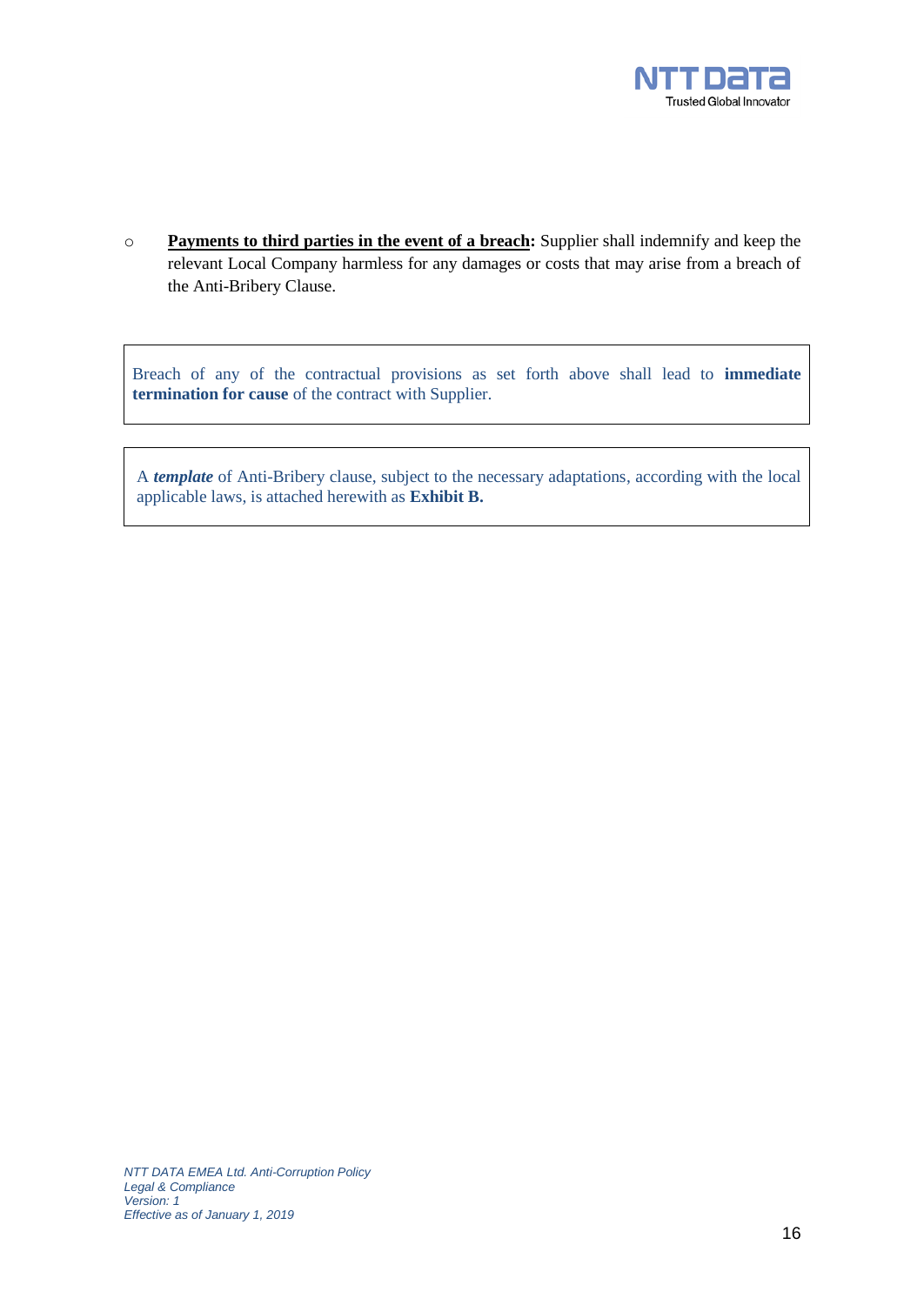

## **8. Contracting with Public Authorities**

Each Local Company is committed to conducting business in accordance with all applicable laws and regulations and with the highest standards of honesty and integrity in their relations with Governments and/or its employees and/or its representatives and/or its agents and/or Public Officials (collectively referred as "*Public Employee(s)*"), including, but not limited to, observing the following principles when disclosing information related to, bidding on, or performing under Government contracts and public tenders:

- Comply with the requirements of all applicable laws, codes and regulations in any jurisdiction, including without limitation the laws and regulations concerning the employment of (or discussions concerning possible employment with) current and former Public Employees, including so-called "*revolving door*" restrictions. With this regard, insofar as permitted by applicable laws, Employee must obtain all appropriate government approvals prior to recruiting or hiring current and former Public Employees.
- Comply with the EMEA Code, with the applicable sections of this Anti-Corruption Policy and with Country Specific Policies relating to Gifts, Financial or Other Advantages, Entertainment, Donations and to Facilitation Payments, whenever permitted.
- Employees who deal with Public Employees are responsible for knowing and obeying the laws and regulations applicable to doing business with the Government.
- Notwithstanding the above, no Employee of the relevant Local Company may engage in prohibited discussions, offer gratuities, or solicit or receive proprietary or source selection information from a government procurement official.
- Employees may not create false or misleading documents, including accounting, financial or electronic records for the purpose of being awarded a Public Tender or Public Funds or obtaining an advantage in a procurement process of any kind.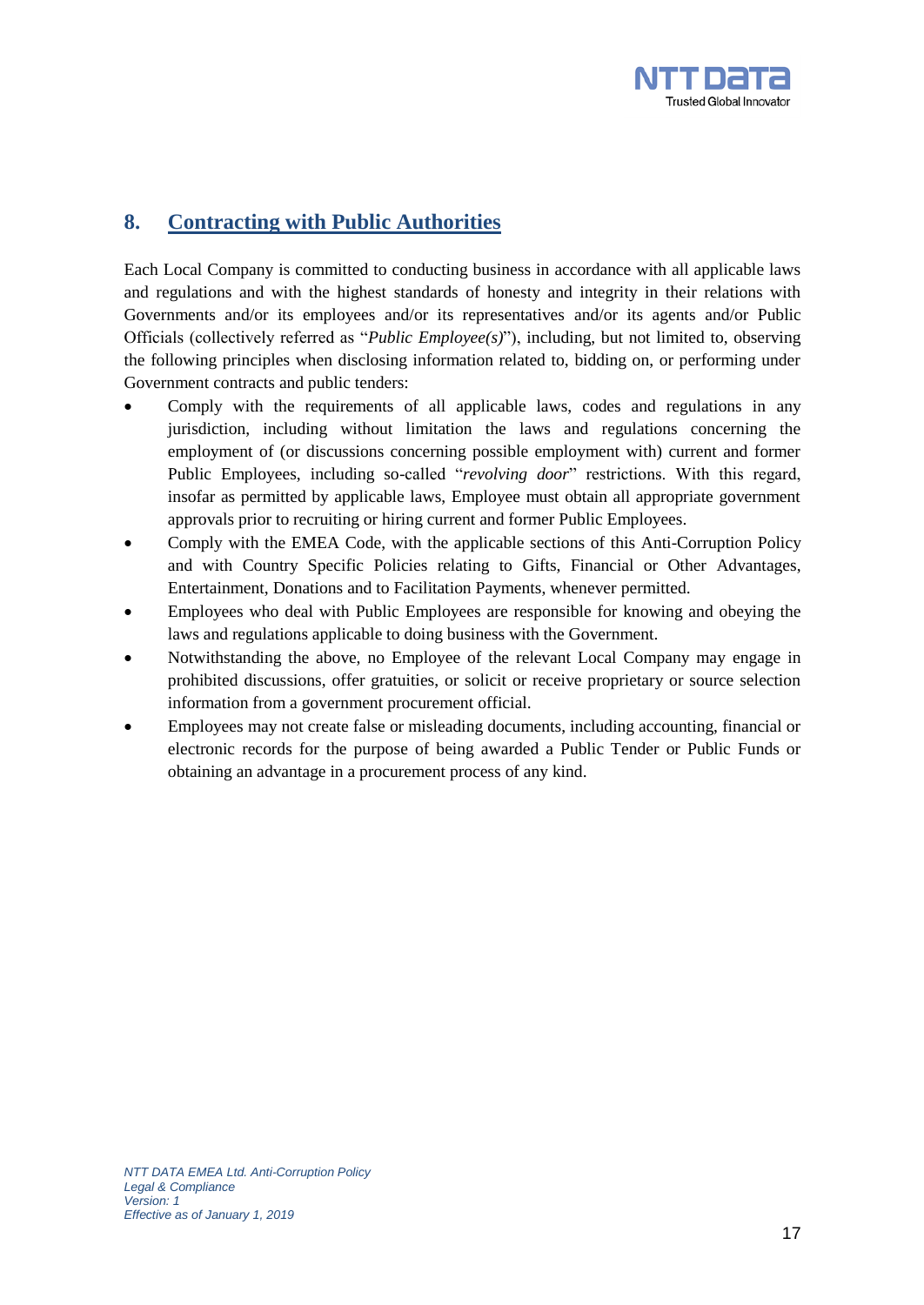

## **9. Potential Risk Scenarios: "Red Flags"**

The following list offers possible **red flags scenarios** that may arise during the course of Local Companies business activities and which may raise concerns under various Anti-Corruption Laws. The list is not intended to be exhaustive and is for illustrative purposes only.

If any Employee finds any of the following Red Flags, he/she must **report** them promptly to the Local Compliance Team and always to the **EMEA Compliance Team**:

- a) Employee becomes aware that Supplier engages in, or has been accused of engaging in, improper or illegal business practices;
- b) Employee learns that Supplier has a reputation for paying bribes, or requiring that bribes are paid to them, or has a reputation for having a "special relationship" with foreign government officials;
- c) Supplier insists on receiving a commission or fee payment before committing to sign up to a contract with us, or carrying out a government function or process for us;
- d) Supplier requests payment in cash and/or refuses to sign a formal commission or fee agreement, or to provide an invoice or receipt for a payment made;
- e) Supplier requests that payment is made to a country or geographic location different from where the Supplier resides or conducts business;
- f) Supplier requests an unexpected additional fee or commission to "facilitate" a service;
- g) Supplier demands lavish entertainment or gifts before commencing or continuing contractual negotiations or provision of services;
- h) Supplier requests that a payment is made to "overlook" potential legal violations;
- i) Supplier requests that you provide employment or some other advantage to a friend or relative;
- j) Employee receives an invoice from a Supplier that appears to be non-standard or customised;
- k) Supplier insists on the use of side letters or refuses to put terms agreed in writing;
- l) Employee notices that we have been invoiced for a commission or fee payment that appears clearly disproportionate given the service stated to have been provided;
- m) Supplier requests or requires the use of an agent, intermediary, consultant, distributor or supplier that is not typically used by or known to Local Company;
- n) Employee is offered an unusually generous gift or offered lavish hospitality by a Supplier.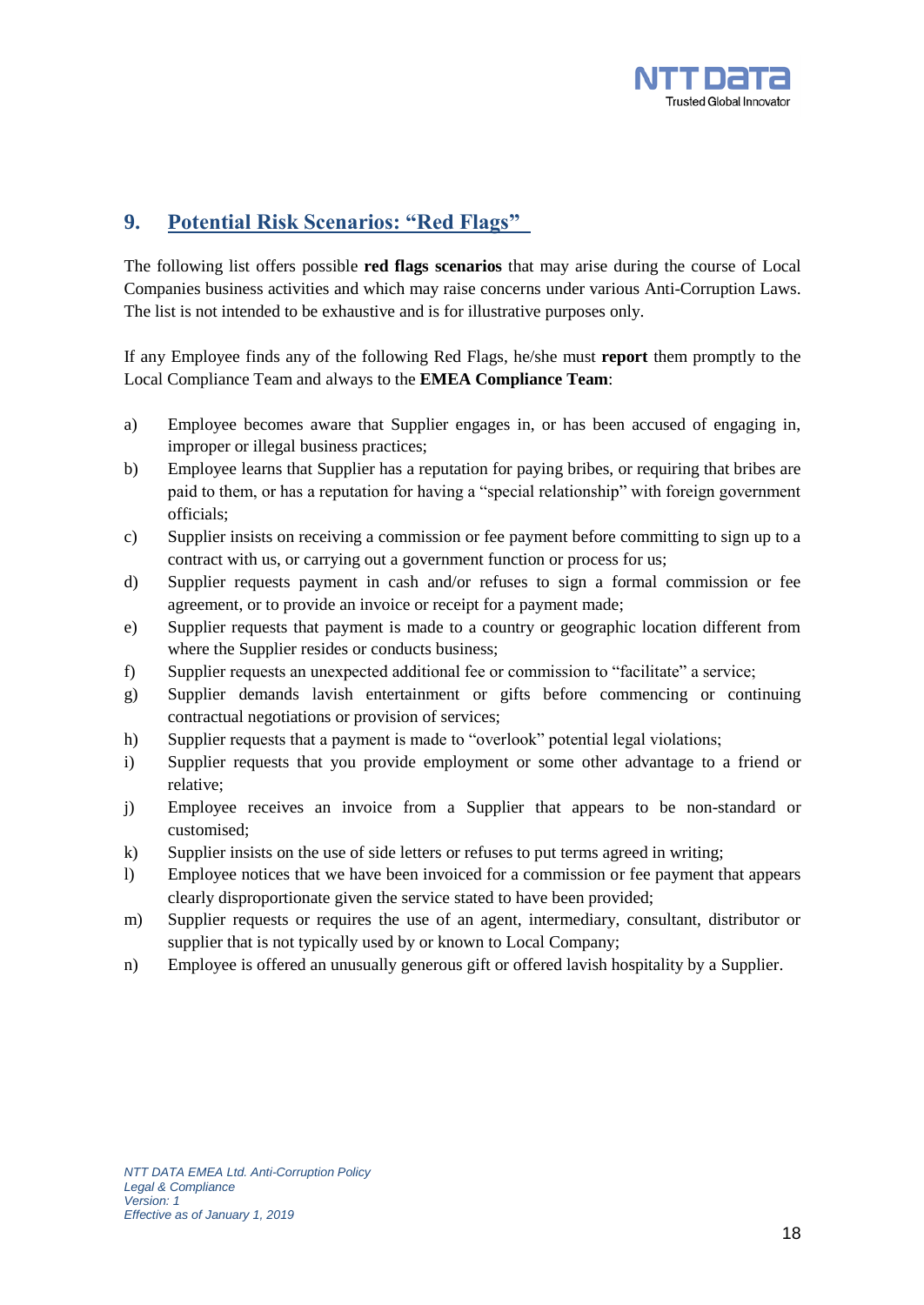

## **10. Sales Agents, Brokers, Representatives, Distributors, and Consultants in Public Sector**

Specific rules apply in case of Brokerage / Consultancy Agreement in Government Sector, which shall be in strict compliance with the approval level and the cap amount (or commission calculated as a percentage of relevant Local Company revenues) as set forth in the EMEA Authorization Matrix or the lower amount as set forth in the Country Specific Policy.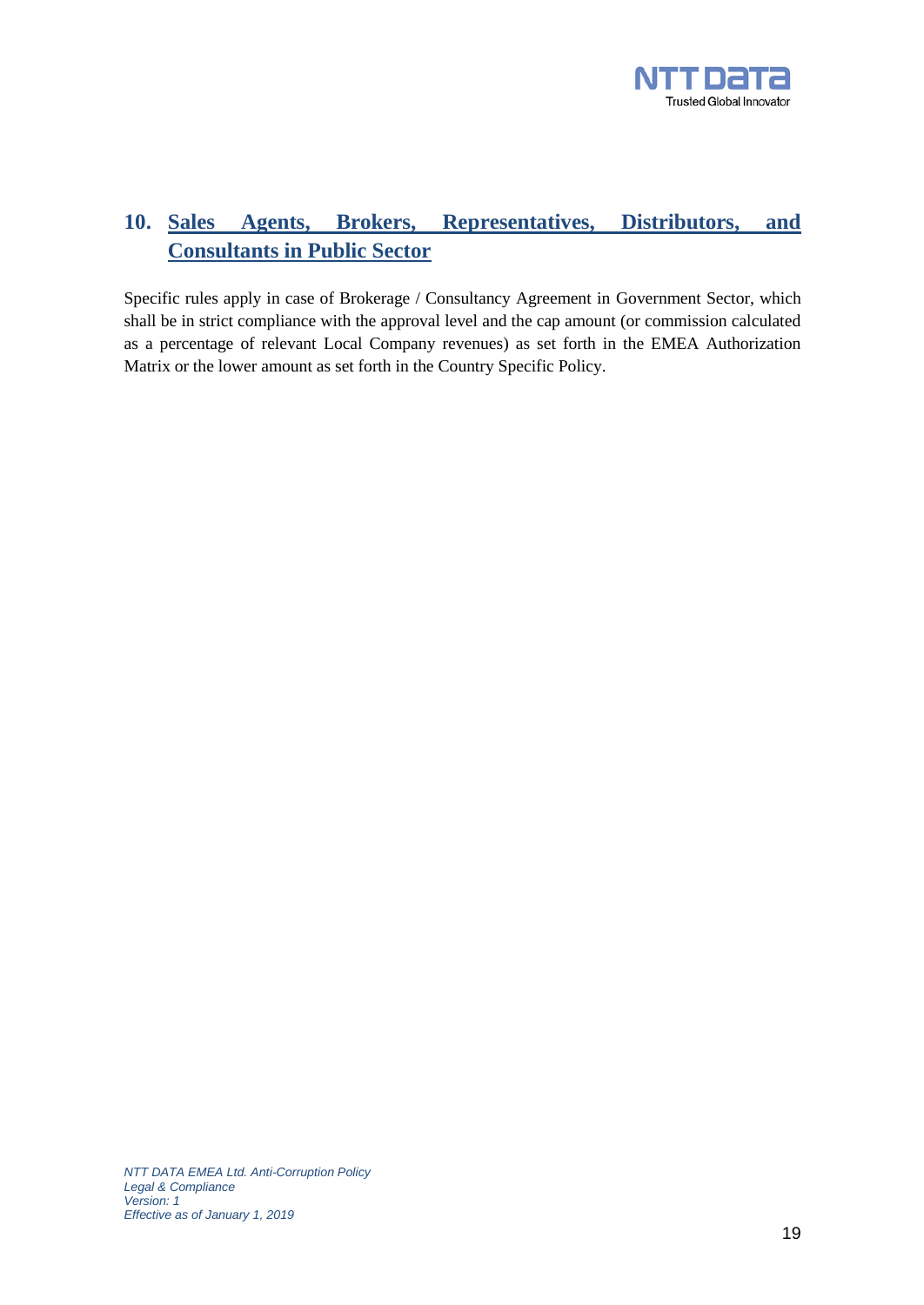

## **11. Gifts, Financial and Other Advantages**

In any interaction with Suppliers and/or Customers, Local Company's Employees shall at all times be aware of and comply with the provisions as set forth in the Code and in this Anti-Corruption Policy, as below.

## **11.1. (Outbound)**

Local Company and its Employees must not give, offer or promise a Gifts, Financial or Other Advantage of any value **to a person or organization** where it could reasonably be interpreted that the purpose of the Gift was to induce improper performance or to obtain or retain business, or an advantage in the conduct of business for relevant Local Company.

**No Gifts, Financial or Other Advantage can be made to third parties**, including customers, **unless** all of the following conditions are met:

- 1. it is reasonable and proportionate in amount and in any case does not exceed the **monetary cap equal to 150**  $\epsilon$  **per gift per person per year** or the lower amount as set forth in the Country Specific Policy,
- 2. it is **recorded** with a detailed explanation together with evidence of written authorization as per the relevant Country Specific Policy.

Any exception must be signed off in writing in accordance with Country Specific Policies or by the Local Company CEO and must be reported to the Compliance Team at local level.

Employees must never give **financial gifts**, including **cash**, loans or other material financial favours.

### **11.2. (Inbound)**

If a Gift, Financial or Other Advantage other than of a trivial value, is directly or indirectly offered **to Employees**, the relevant person must politely but firmly **refuse it or return it**, where it could reasonably be interpreted as a way to induce improper performance or to obtain or retain business, or a personal advantage in conflict of interest with the Local Company.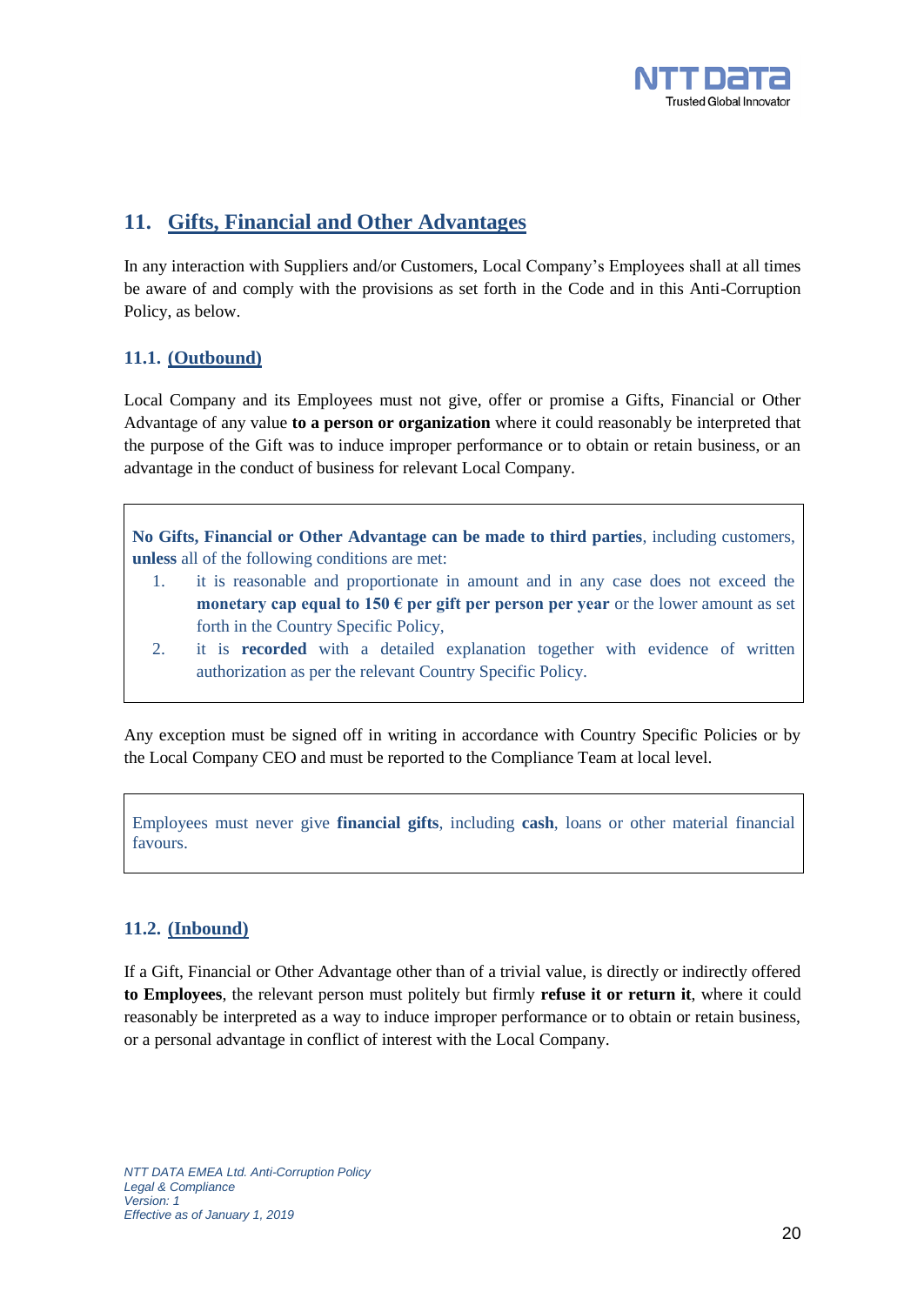

Without limited generality of the foregoing, any Gift to Employees is subject to all of the following conditions:

- 1. it is reasonable and proportionate in amount and in any case does not exceed the monetary cap equal to 200  $\epsilon$  per gift per person per year or the lower amount as set forth in the Country Specific Policy,
- 2. it is **recorded in the Local Company's register,** where available, with a detailed explanation together with evidence of written authorization as per the relevant Country Specific Policy.

Employees must **never accept financial gifts**, including **cash**, loans or other material financial favors.

Gifts offered to Employees' relatives or close friends by a third party which has, or may have a business relationship with the Local Company, must always be refused or returned.

Gifts of **trivial value** made by NTT DATA management to Employees or to categories or Employees **at specific events and/or religious holidays** (or at other important Local Company events) are permitted, in accordance with the relevant Country Specific Policy.

Any exception must be signed off in writing in accordance with Country Specific Policies or by the Local Company CEO and must be reported to the Compliance Team at local level.

### **11.3.Business-related Meals, Entertainment, Hospitality and Travel (Inbound and/or Outbound)**

Employees (but not relatives or friends of Employees) may, in the ordinary course of business, provide or accept **business meals, entertainment, hospitality** or **travel** of a **reasonable and proportionate amount** (including attendance at sporting or cultural events) provided that all of the following conditions apply:

- 1. it is associated to an occasion at which business is normally discussed,
- 2. it is not recurring,
- 3. it could not reasonably be interpreted as being for the purpose of inducing improper performance or obtaining or retaining business, or an advantage in the conduct of business for the Local Company,
- 4. it does not exceed the cap amount specified in EMEA Overarching Policy, whenever available, or the lower amount as set forth in the Country Specific Policy,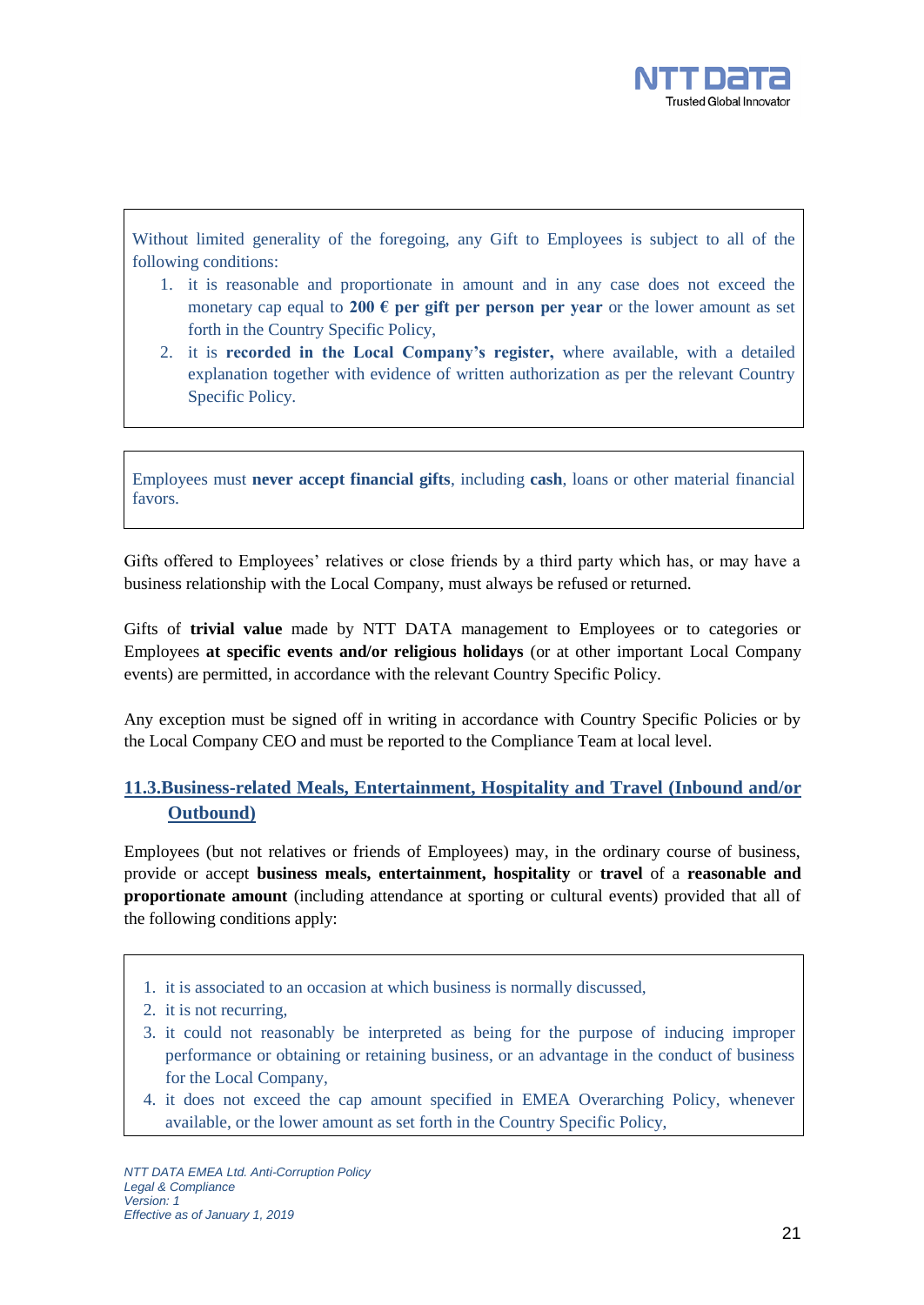

5. it is approved and adequately recorded and registered in the Local Company register, where available, and is in accordance with local statutory tax related provisions.

Any business meals, entertainment, hospitality or travel that falls outside of the permitted business meals, entertainment, hospitality or travel must be kindly turned down.

The NTT DATA EMEA Compliance Team may be called upon for assistance.

#### **11.4. Public Officials**

The laws and rules concerning doing business with Public Authorities and their Officials and employees are complex and very restrictive. Many countries have laws that significantly limit or prohibit the ability of their Government officials or employees to give or to accept gifts or business entertainment, hospitality or meals.

**Gifts, Financial or Other Financial Advantages, irrespective of the value, promised or made to any Public Official**, whether Foreign or not, and/or **to any Auditors,** whether internal or external, and/or to **any relatives or close friends** of such Public Official, Foreign Public Official or Auditors **are always strictly prohibited** unless prior written authorisation is obtained from the EMEA Compliance Team which will determine whether the proposed activity is permissible under applicable laws.

Without prejudice of the above provisions, business-related meals offered to **Public Official**, whether Foreign or not, and/or to any **Auditor**, whether internal or external, are **exceptionally permitted**, provided that:

- a) all of the conditions as set forth in clause 11.3 above shall apply;
- b) shall be promptly reported to the EMEA Compliance Team with detailed explanation together with evidence of payment;
- c) it is in compliance with the relevant local statutory constraints under applicable laws.

For the definition of Gifts, Financial or Other Advantages, please refer to the above section 3 (*Definitions*).

Paying, or offering to pay, a bribe or a kickback to anyone, for any reason, by any means, is strictly prohibited. Likewise, Employees may not solicit, agree to receive or accept a kickback or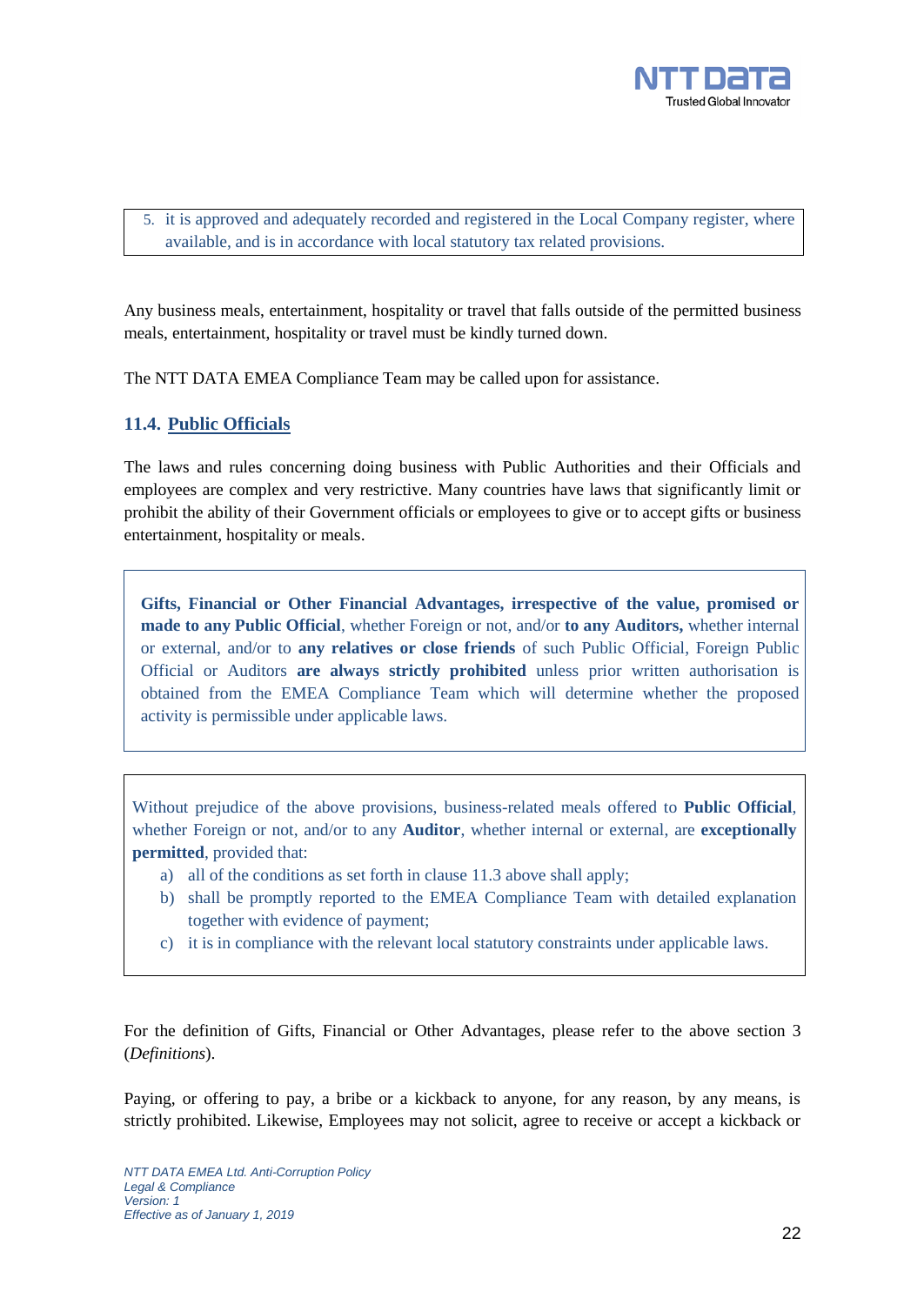

bribe, in any form, for any reason.

The above is not limited to cash or other monetary payments. It includes any Gift, Financial or Other Advantage.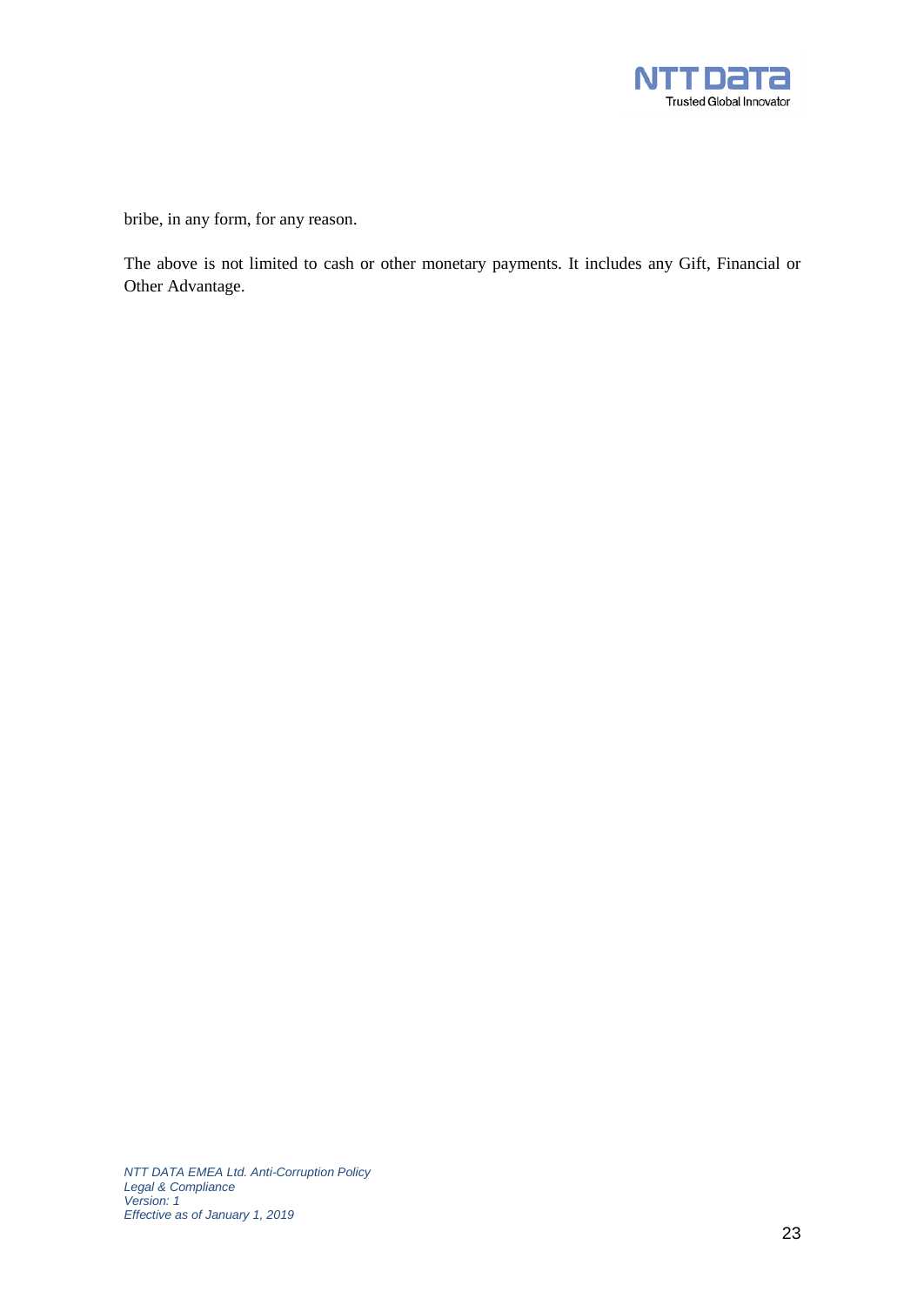

## **12. Sponsorships**

The sole aim of sponsorship activities shall be the grant of economic assistance for the purposes of engaging in their sporting, charitable, cultural, sporting or similar activities in return for a commitment from the said sponsored parties to collaborate in the Local Company's promotional activities, provided that there is a benefit, either direct or indirect, in terms of image, to the Local Company.

Sponsorship activities shall seek to strengthen the Local Company's activities and business, along with its brand.

In any case, specific approval level is required if the single sponsorship agreement exceeds the **cap as set forth in the internal EMEA Authorization Matrix** that is in force.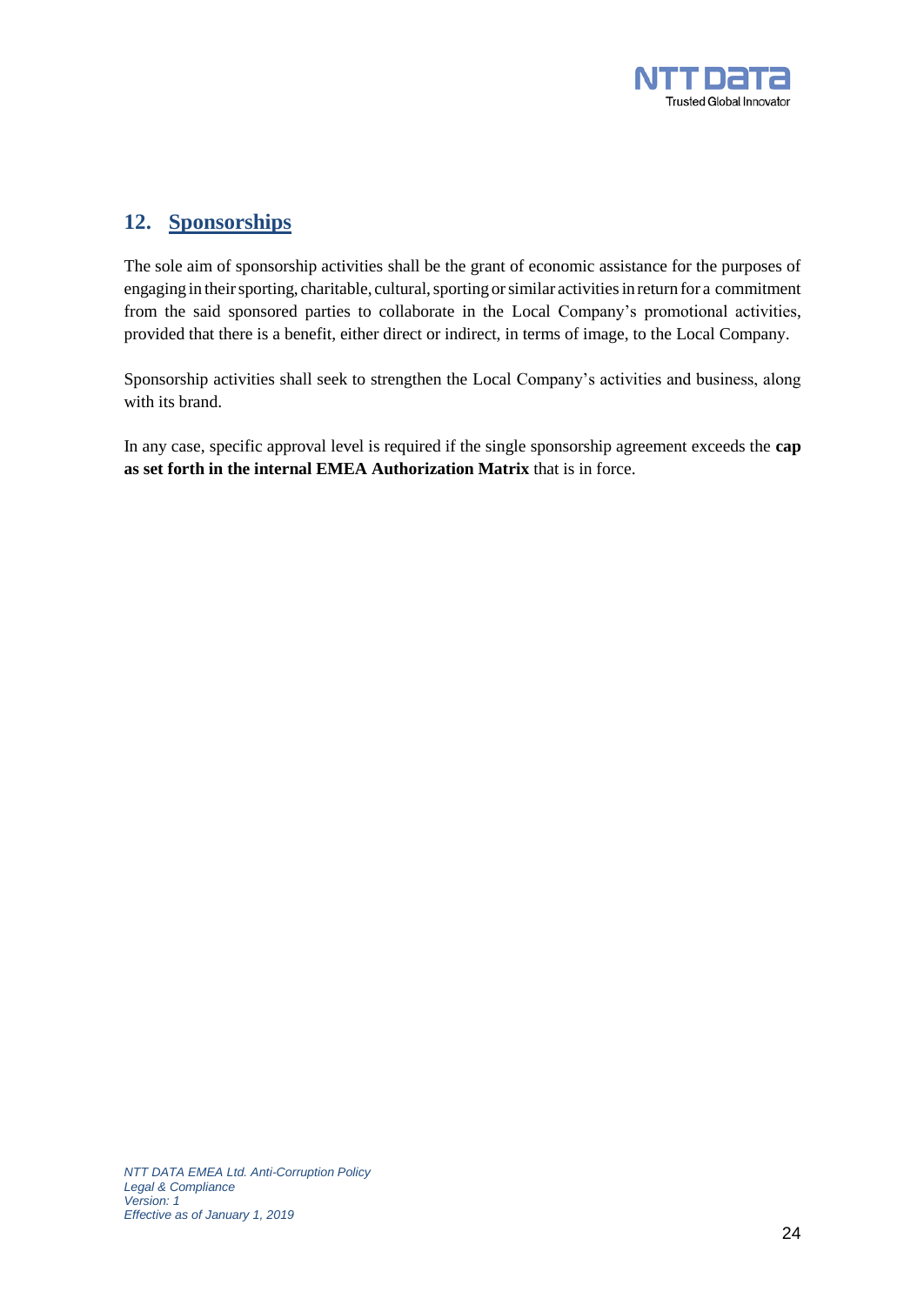

## **13. Donations to foundations, charitable institutions or not-for-profit organizations**

Any donations, contributions ("*Donations*") that Local Company wishes to make, where applicable, to foundations, charitable institutions not-for-profit organizations and/or corporate social responsibility-related initiatives ("*Charitable Organizations*") are generally permitted, subject to the fulfilment of all of the following conditions:

- a) there is a **benefit**, either direct or indirect, in term of image, to the Local Company,
- b) it could not reasonably be interpreted as being for the **purpose of inducing improper performance or obtaining or retaining business**, or an advantage, in the conduct of business for the Local Company,
- c) it does **not exceed the monetary cap set forth in the EMEA Authorization Matrix**, or the lower amount specified in Country Specific Policy,
- d) it is **tax deductible** in accordance with local statutory tax related provisions,
- e) it is **approved** in advance by the Local Company CEO,
- f) the NTT DATA EMEA Compliance Team is kept **informed**.

#### **Donations in cash are always prohibited.**

In any case, any Donation shall require, with the support by EMEA Legal & Compliance, a **prior check of the specific Charitable Organization**. In this sense, it shall be always necessary an internal assessment on the following circumstances and/or fulfilment of the following conditions:

- a) check on the current existence of the Charitable Organization, and its legal form, pursuant to the laws of the relevant country of establishment;
- b) check on the activities of the Charitable Organization, pursuant to its Articles of Association or the regulations by which said Charitable Organization is governed;
- c) high level assessment on the members of the Charitable Organization Board or Directors, in order to reasonably check that its members are not linked with any act that involves or may involve Corruption,
- d) proper registration, where required by local applicable law and available, in the relevant register, specifying the form in which such Donation has been made (i.e. bank transfer, bank check, etc.), keeping also the relevant documentation as evidence;
- e) evidence that a written request (electronic request is sufficient) and/or an offer for Donation has been respectively done to or received by Charitable Organization, describing in details its purpose and the nature of the activities of said Charitable Organization;
- f) written declaration by the Charitable Organization stating that such Donation has been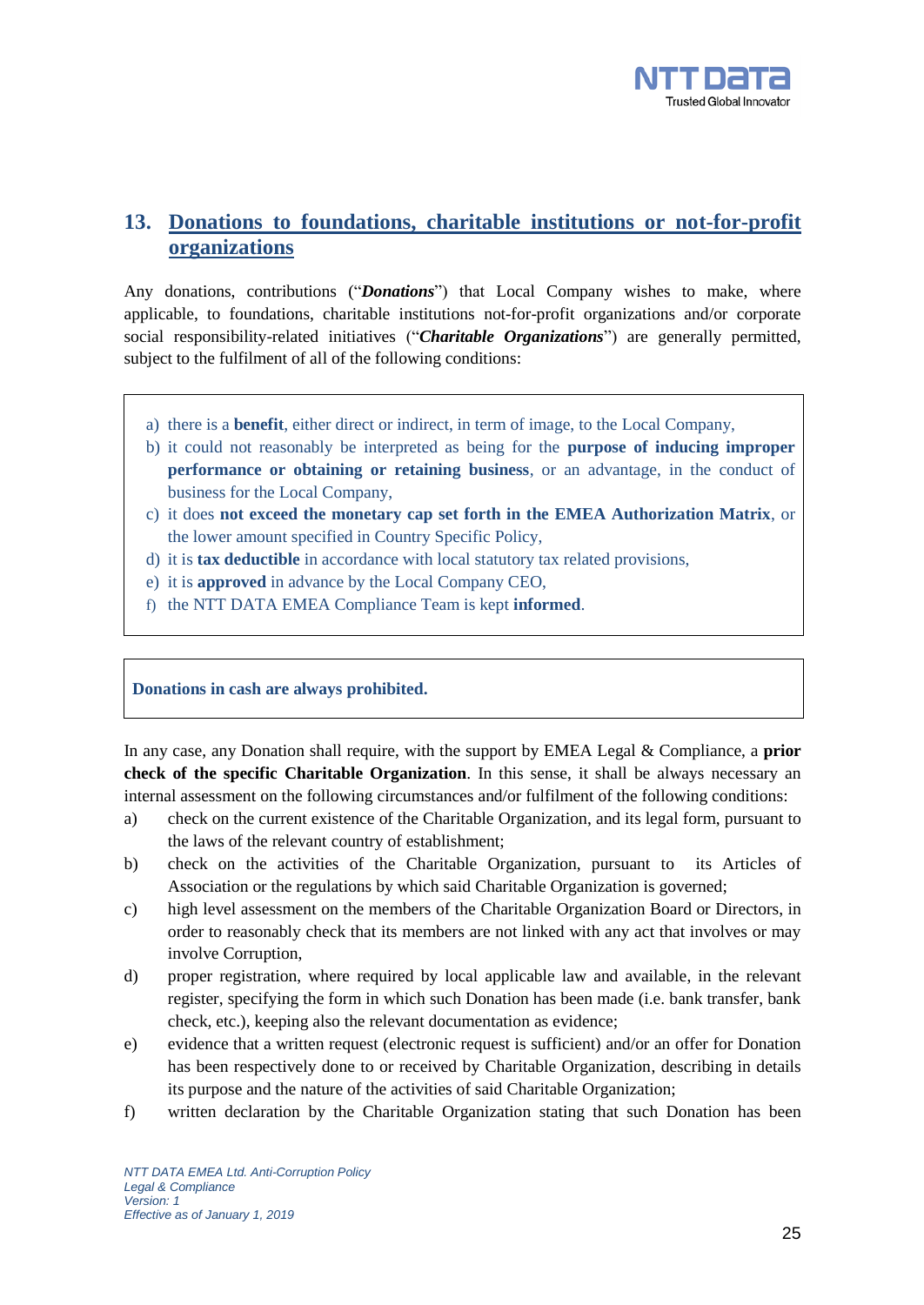

effectively used to comply with the charitable aims or not-for-profit purposes as part of the recipient Charitable Organization activities and as promoted in its Articles of Association or operational regulations;

g) Donation shall be directly made to the Charitable Organization, specifying its entity name, provided that it is forbidden any Donations to any individual or private person.

Subject to the necessary adaptations according with the local applicable laws, a *template* of **declaration** by the relevant Charitable Organization in case of Donation is attached herewith as **Exhibit C**.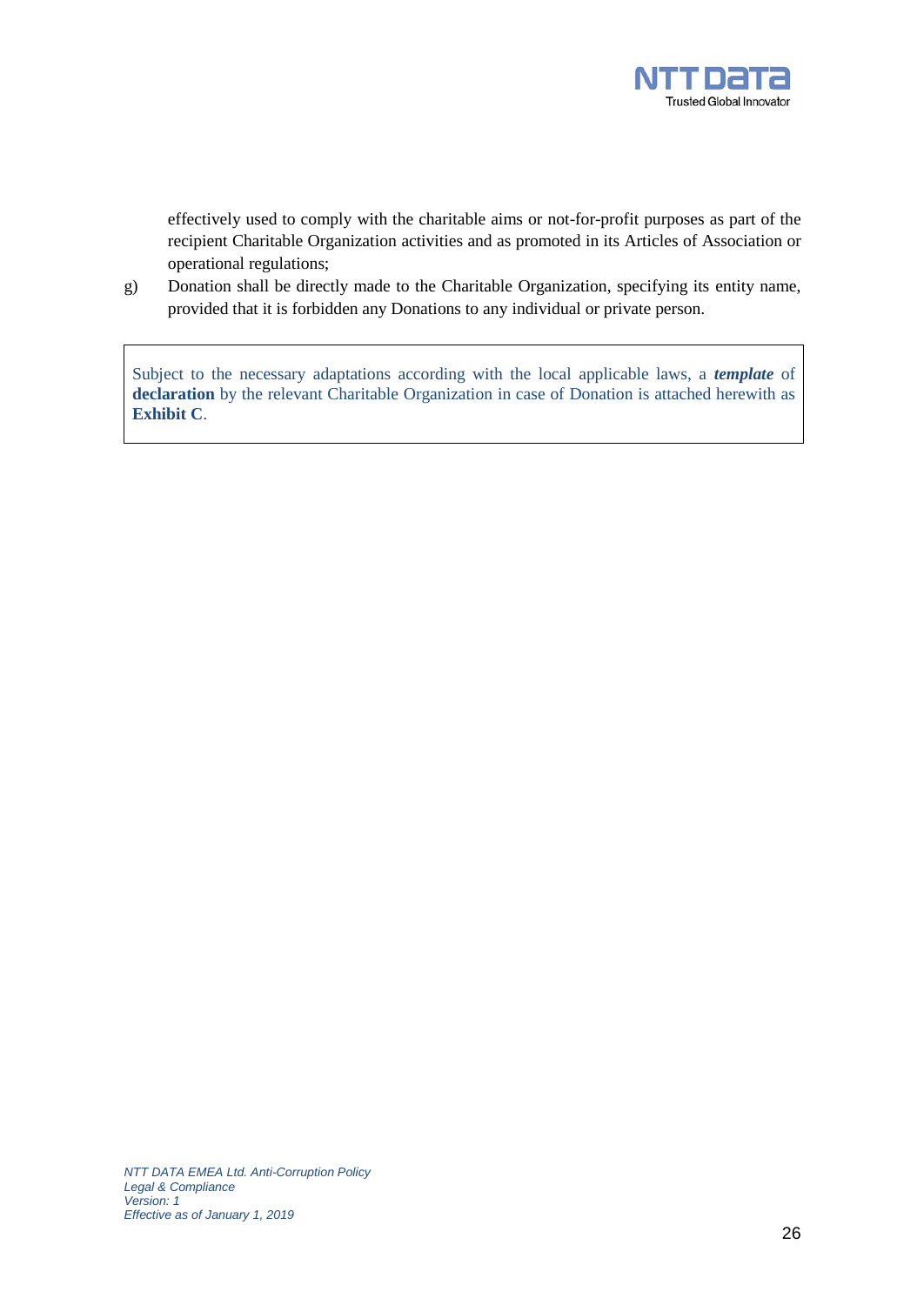

## **14. Donations and contributions to Political Organizations, Trade Unions and Working Councils**

EMEA expressly undertakes to strictly comply with (and requires to Local Companies to act accordingly) any international, European Union and local applicable laws that may apply in all matters relating to the financing of political parties, campaigns and candidates, and/or of Unionrelated organizations and/or of Working Councils, as well as to collaborate with Courts and Public Prosecutors' offices in fighting Corruption in any form.

Local Company and its Employees **must not**, directly or indirectly, give, offer or promise any **Donations** or any **sponsorship** fee in any form, **to any Political and/or Union-related organizations and/or to any Working Councils.**

Exceptions **are subject to** EMEA Chairman Consent and to EMEA CEO Approval, always required irrespective of the amount, keeping the EMEA Compliance Team informed in advance.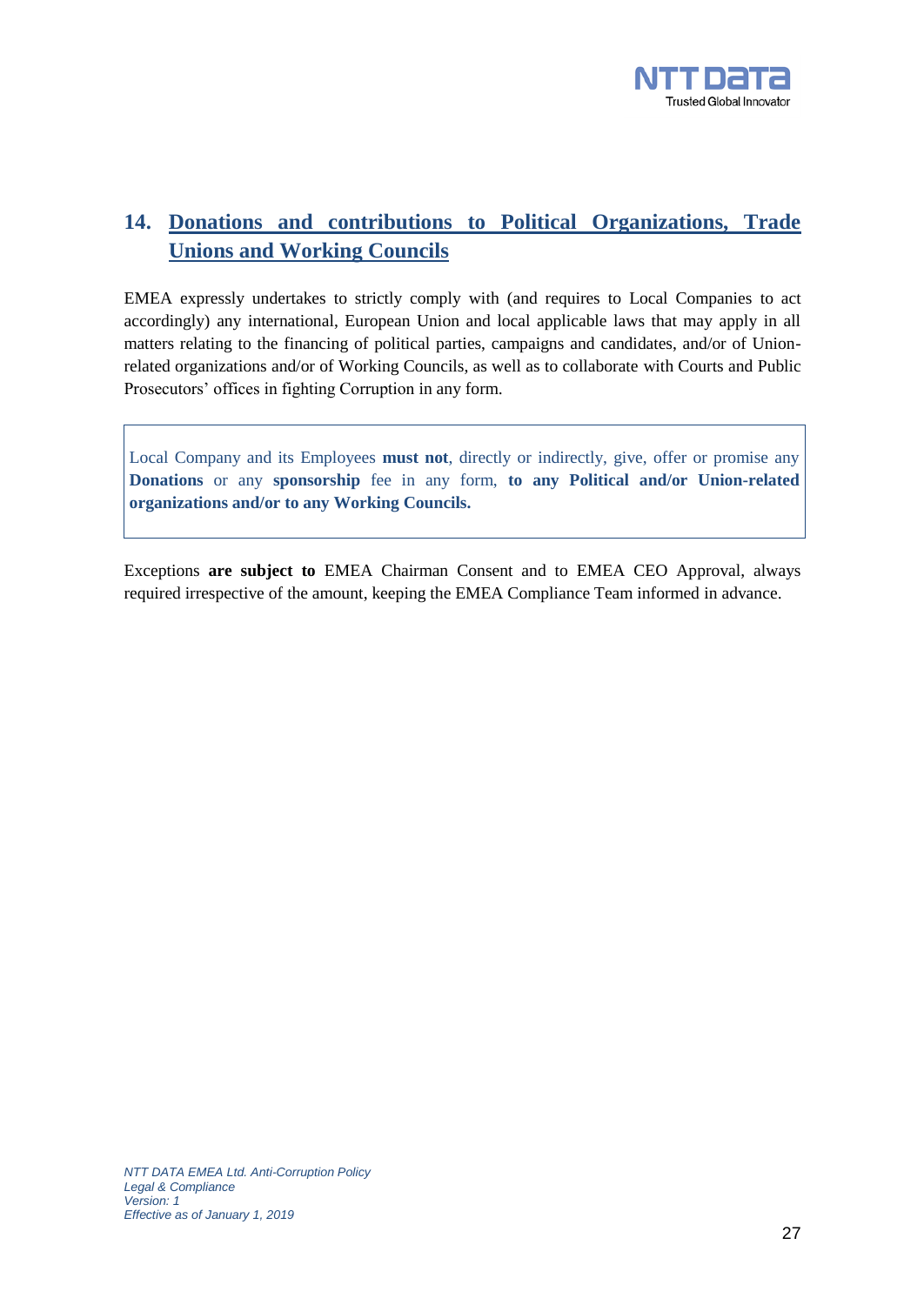

## **15. Extortion and facilitation payments**

EMEA adopts a **Zero Tolerance approach to Facilitation Payments** (*in any form, whether direct, indirect or concealed*).

Any payments made by Employees or agents, except in the emergency circumstances outlined below, will be a violation of the Code and of this Anti-Corruption Policy.

Within the framework of the Companies activities, no behaviour or action shall be authorized that may constitute extortion and that seeks to achieve a benefit through the use of Bribery, violence or intimidation.

Similarly, except as expressly and exceptionally provided below in this section of the Anti-Corruption Policy, and insofar as permitted by the applicable law, the offer of **Facilitation Payments** to obtain or expedite the performance of commonly performed, routine, nondiscretionary Government action by a foreign government Official (note that facilitating payments are not permitted to U.S. Officials) **is strictly prohibited**.

Employees, or those performing services on behalf of the Local Company, are only permitted to make a Facilitation Payment in circumstances where they are exceptionally exposed to an immediate threat of loss of life, limb, or liberty. Once the immediacy of the situation has been resolved, the matter should be promptly reported to the EMEA Compliance Team.

Any identified Facilitation Payments should be accurately recorded in the financial records of the Local Company.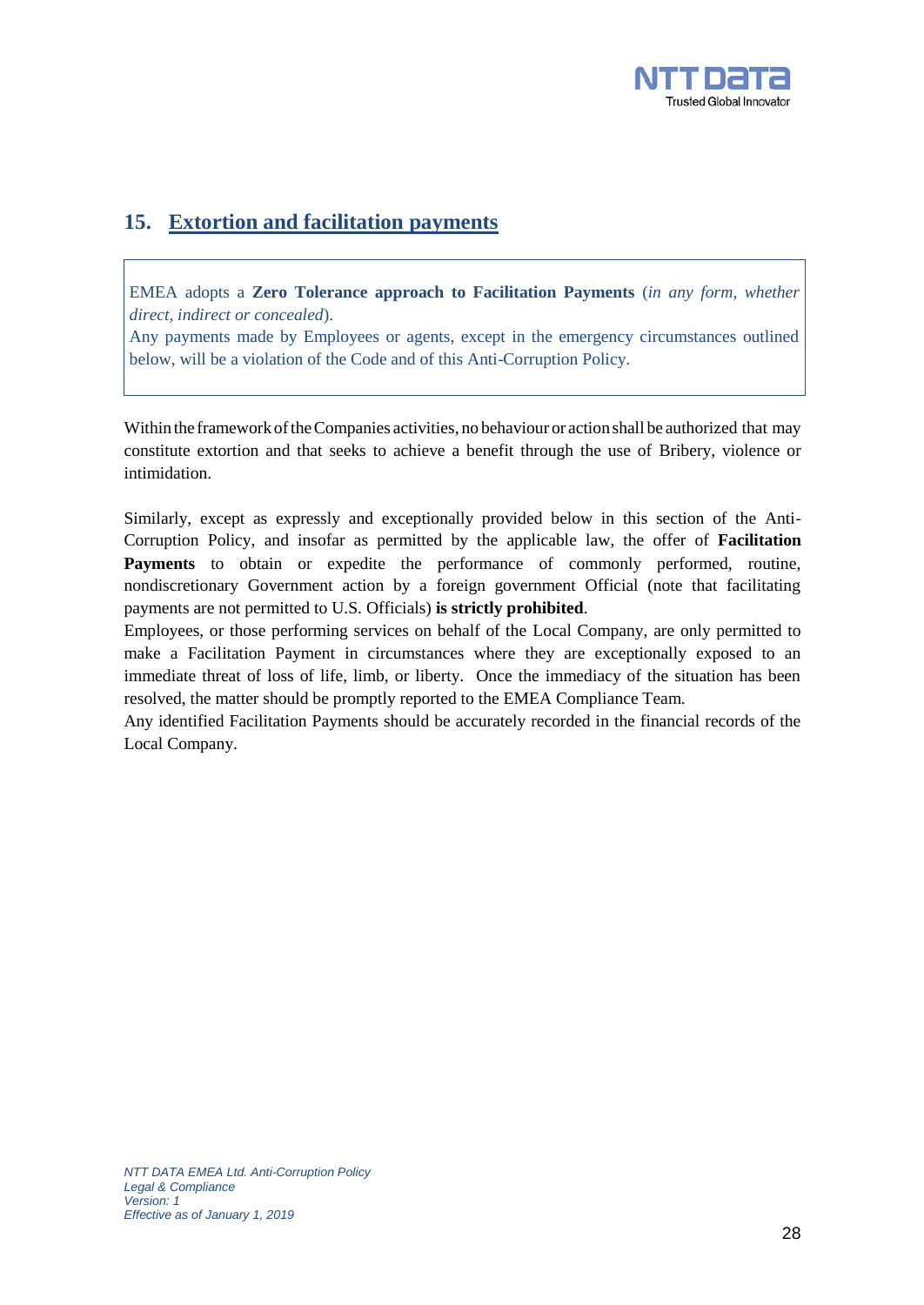

## **16. Influence peddling**

No Local Company Employee shall have a behaviour that could involve a potential crime of influence peddling and, therefore, have an influence on a Public Official, taking advantage of any situation arising from the personal relationship with this or any other Public Official in order to obtain a decision that could directly or indirectly bring a personal financial benefit or for EMEA and/or its Companies.

## **17. Relations with political parties/lobbies**

When taking public decisions, EMEA undertakes to comply with (and requires to Local Companies to act accordingly) all the specific international, European Union and local applicable laws that may apply in regard to lobbies and all the provisions relating to the public registers of lobbies and other pro-transparency mechanisms that are in place in the relevant country.

Similarly, EMEA undertakes to comply (and shall cause Local Companies to comply accordingly) with the legislation in force within the European Union (particularly the *Transparency Register*, established as a voluntary public register and operated jointly by the European Parliament and the European Commission), as well as to comply with the local applicable laws which are in force in each country in which it operates.

Companies shall not participate in any activities of pressure groups that lead to or may lead into criminal conduct such as Corruption or influence peddling.

In any case, if appropriate and lawful, the activity shall always comply with best practices and the principles of transparency and integrity.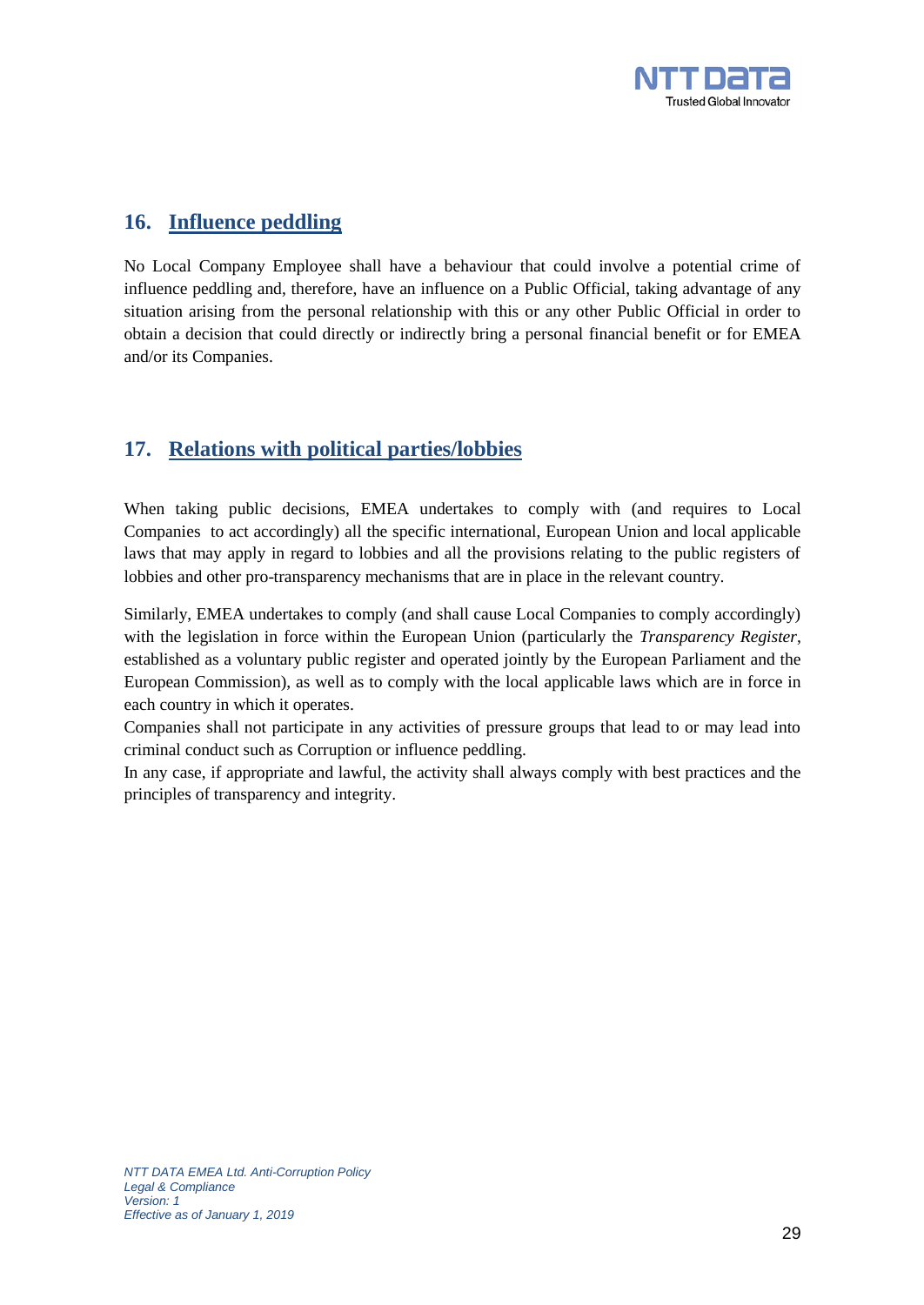

## **18. Requests for clarification (to EMEA Compliance Team) and Whistleblowing Reports (via EMEA Whistleblowing Line)**

Any Employee or Supplier may request for information or clarification on this Anti-Corruption Policy and on Anti-Corruption-related matters by sending an email to the **EMEA Compliance Team** at the following address

**[emea.compliance@nttdata.com](mailto:emea.compliance@nttdata.com)**

Each Country Specific Policy will also specify the names and contact information of the country's local compliance team(s), if any.

In case you **suspect** or **discover** that a **Fraud, Bribery, Tax Evasion, Money Laundering or any other corporate offences under statutory laws** have occurred or are likely to occur in your Local Company, you are encouraged to use **NTT DATA EMEA external Whistleblowing Line** available on EMEA Process Portal at the following link:

*<https://emeaportal.nttdata-emea.com/SitePages/Home.aspx>*

The NTT DATA EMEA Whistleblowing Line is a confidential and protected channel.

EMEA **will not** (and will cause each Local Company will not) **discipline, discriminate against or retaliate** against any Employee who submits a Whisteblowing Report (unless the Employee is found to have knowingly and wilfully or gross negligently made a false or misleading report).

#### **Exhibits:**

- *A) Anti-Corruption Ethics and Compliance Handbook for Business - Business Guidance Instruments published by Secretariats of the OECD, UNODC, and World Bank on November 28, 2013.*
- *B) Template of Anti-Bribery Clause.*
- *C) Template of declaration by Charitable Organizations in case of Donation(s).*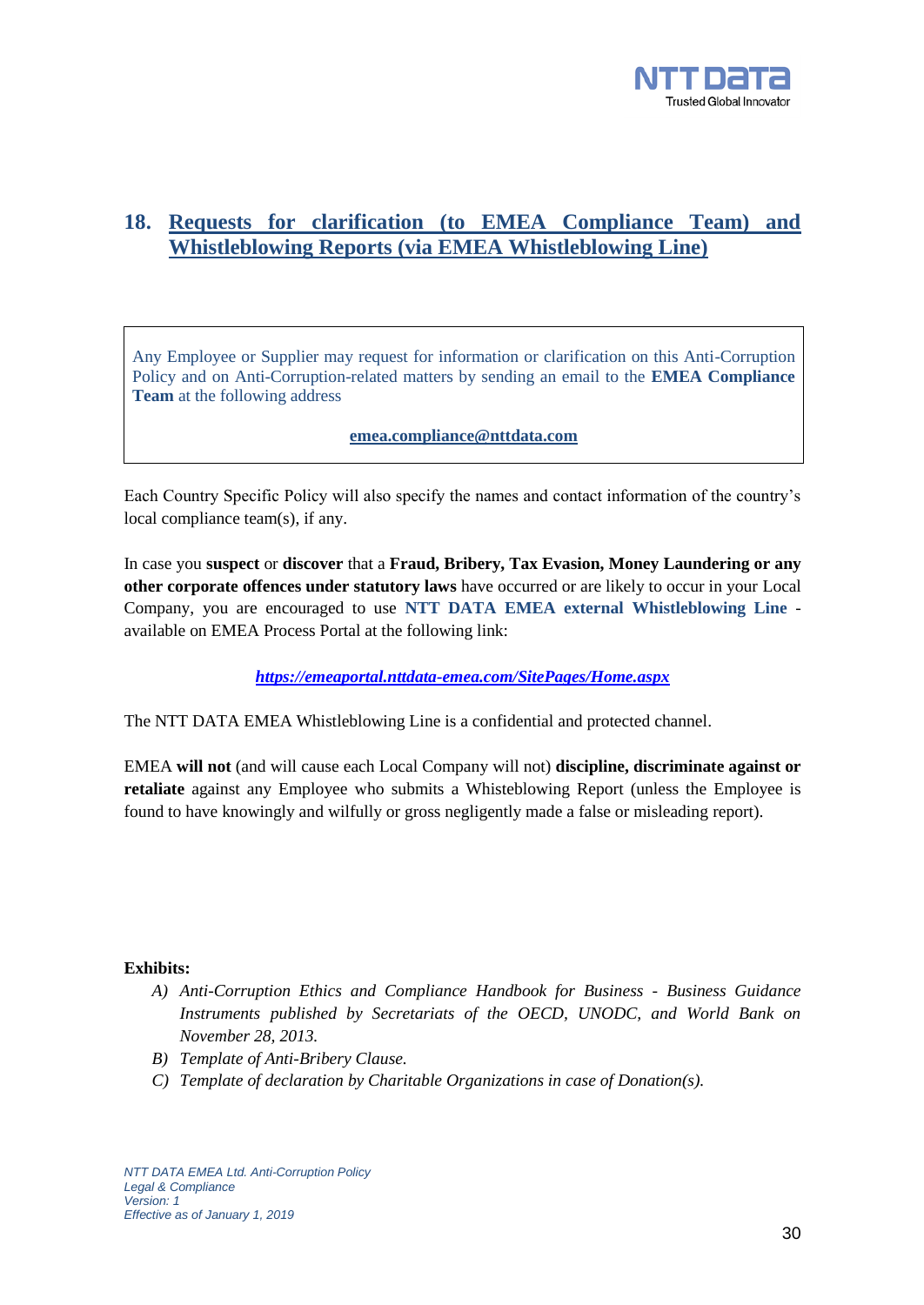

#### **EXHIBIT A**

## *Anti-Corruption Ethics and Compliance Handbook for Business Business Guidance Instruments on Anti-Bribery*

| <b>Name of instrument</b>                                                                                                                                                                                               | Year of<br>adoption or<br>revision                                                                                                                                      | <b>Scope</b>                                                                                                                                                                                                                                                                                                                                                                                                                                                                                                                                                                                                                                                                                                                                            | <b>Adopted or Produced</b><br>by                                               |
|-------------------------------------------------------------------------------------------------------------------------------------------------------------------------------------------------------------------------|-------------------------------------------------------------------------------------------------------------------------------------------------------------------------|---------------------------------------------------------------------------------------------------------------------------------------------------------------------------------------------------------------------------------------------------------------------------------------------------------------------------------------------------------------------------------------------------------------------------------------------------------------------------------------------------------------------------------------------------------------------------------------------------------------------------------------------------------------------------------------------------------------------------------------------------------|--------------------------------------------------------------------------------|
| 1. Business<br><b>Principles for</b><br><b>Countering</b><br><b>Bribery</b><br>http://www.transparen<br>cy.org/global_prioritie<br>s/private_sector/busin<br>ess_principles                                             | First ed. 2003<br>$2^{nd}$ ed. 2009<br>(light revisions)<br>The Business<br>Principles for<br>Countering<br>Bribery,<br><b>SME</b><br>Edition;<br>revised<br>in<br>2013 | Covers<br>political<br>bribes:<br>contributions:<br>charitable<br>contributions<br>and<br>sponsorships;<br>facilitation<br>gifts,<br>hospitality<br>payments;<br>and<br>expenses<br>- Covers<br>business<br>relationships;<br>human<br>resources;<br>training;<br>seeking<br>guidance;<br>communication; internal controls and record<br>keeping:<br>monitoring<br>and<br>review;<br>external<br>verification and assurance.<br>- 2013 edition also includes clauses and revised<br>language on topics such as risk assessment,<br>conflicts of interest, co-operation with authorities,<br>facilitation<br>payments,<br>lobbyists<br>and<br>communication and reporting.                                                                               | Multi-stakeholder group<br>led by<br><b>Transparency</b><br>International (TI) |
| 2. Good Practice<br><b>Guidance on</b><br><b>Internal Controls,</b><br><b>Ethics and</b><br><b>Compliance</b><br>http://www.oecd.org/d<br>ataoecd/5/51/448843<br>89.pdf                                                 | 2010                                                                                                                                                                    | - Supply-side of bribery of foreign public officials,<br>but could be adapted to bribery in general.<br>- Provides guidance on types of good practices<br>that should be adopted for effective internal<br>controls, ethics and compliance, such as<br>regarding gifts; hospitality, entertainment and<br>expenses; customer travel; political contributions;<br>charitable donations; facilitation payments; and<br>solicitation and extortion<br>- Provides guidance regarding third-party due<br>diligence; financial and accounting procedures;<br>communication<br>and<br>training;<br>disciplinary<br>procedures;<br>incentives;<br>business<br>partners;<br>periodic reviews; actions by business associations<br>and professional organizations | 40 State Parties to OECD<br><b>Anti-Bribery</b><br><b>Convention</b>           |
| 3 Guidelines for<br><b>Multinational</b><br><b>Enterprises - Part VII</b><br>on 'Combating<br><b>Bribery, Bribe</b><br><b>Solicitation and</b><br>Extortion'<br>http://www.oecd.org/d<br>ataoecd/43/29/48004<br>323.pdf | 2011                                                                                                                                                                    | - Bribery of public officials and private sector<br>business partners<br>- No use of third parties, including business<br>partners, to channel bribe payments<br>- Adequate<br>internal<br>controls,<br>ethics<br>and<br>compliance programmes for preventing<br>and<br>bribery,<br>based on<br>detecting<br>regular<br>risk<br>assessment, including employee awareness<br>- Prohibition or discouragement by companies of<br>small facilitation payments<br>- Due diligence for hiring of agents<br>- Transparency and public commitment<br>- No illegal contributions to candidates for public                                                                                                                                                       | 42 Governments; OECD                                                           |

*NTT DATA EMEA Ltd. Anti-Corruption Policy Legal & Compliance Version: 1 Effective as of January 1, 2019*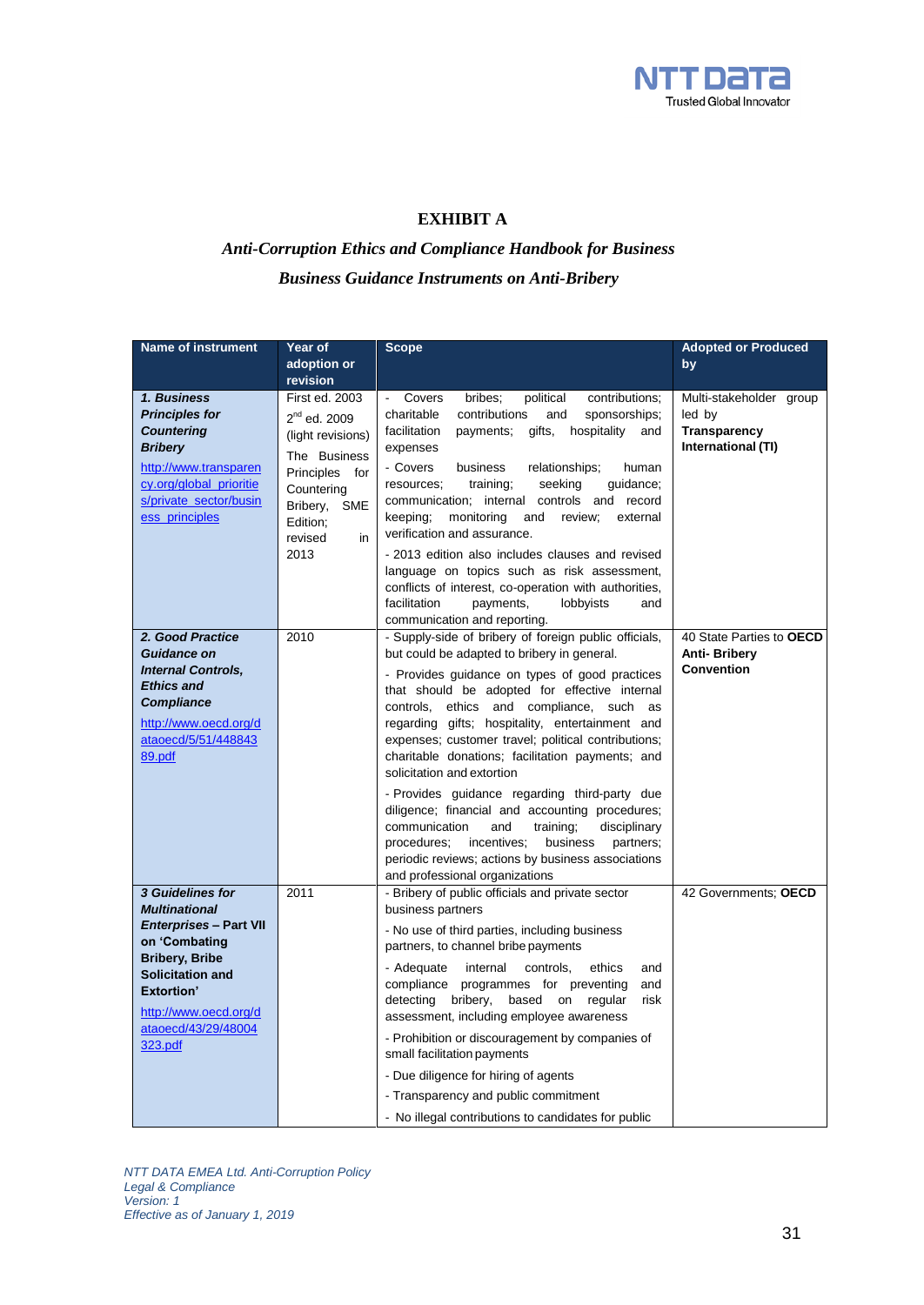

|                                                                                                                                                                                                                                                             |                                          | office or political parties or organisations                                                                                                                                                                                                                                                                                                                                                                                                                                                                                                                                                                    |                                                                                                                                                                                               |
|-------------------------------------------------------------------------------------------------------------------------------------------------------------------------------------------------------------------------------------------------------------|------------------------------------------|-----------------------------------------------------------------------------------------------------------------------------------------------------------------------------------------------------------------------------------------------------------------------------------------------------------------------------------------------------------------------------------------------------------------------------------------------------------------------------------------------------------------------------------------------------------------------------------------------------------------|-----------------------------------------------------------------------------------------------------------------------------------------------------------------------------------------------|
| 4. Integrity<br><b>Compliance</b><br><b>Guidelines</b><br>http://siteresources.<br>worldbank.org/INTD<br><b>OII/</b><br><b>Resources/Integrity</b><br><b>Compliance Guideli</b><br>ne s.pdf                                                                 | 2010                                     | - Incorporates<br>standards,<br>principles<br>and<br>components commonly recognized by many<br>institutions and entities as good governance and<br>anti-fraud and corruption practices.<br>- Rules regarding risk assessment,<br>internal<br>policies (including due diligence, arrangements<br>with former public officials, gifts and expenses,<br>political and charitable contributions and facilitation<br>payments),<br>responsibilities<br>of<br>management,<br>business partners, internal controls, training and<br>communication, incentives, reporting, remediation<br>and collective action.        | World Bank Group                                                                                                                                                                              |
| 5. Principles for<br><b>Countering Bribery</b><br>https://members.wef<br>orum.org/pdf/paci/pri<br>nci ples short.pdf                                                                                                                                        | 2005                                     | - Covers bribery of public officials;<br>political<br>candidates, parties or party officials; or any<br>private-sector employee<br>- Implementation of effective programme to counter<br>bribery; risk assessment<br>- Principles regarding<br>political contributions;<br>charitable<br>contributions<br>sponsorships;<br>and<br>facilitation<br>gifts,<br>hospitality<br>payments;<br>and<br>expenses; responsibilities of board of directors,<br>etc.; business relationships; human resources;<br>training;<br>seeking<br>quidance;<br>communication;<br>internal controls and audit; monitoring and review | Developed by<br>multinational task force of<br>companies with the World<br>Economic Forum's<br>Partnering against<br>Corruption Initiative<br>(PACI), TI and Basel<br>Institute on Governance |
| 6. Rules on<br><b>Combating</b><br><b>Corruption</b><br>http://www.iccwbo.or<br>g/advocacy-codes-<br>and-rules/areas-of-<br>work/corporate-<br>responsibility- and-<br>anti-corruption/ICC-<br><b>Rules-on-</b><br><b>Combatting-</b><br><b>Corruption/</b> | 2011 ed.<br>(first published<br>in 1977) | - Covers bribery of public officials, including at<br>international level; bribery of a political party, party<br>official or candidate; bribery of a director, officer,<br>employee or agent of a private enterprise;<br>extortion; solicitation; facilitation payments; agents<br>and other intermediaries; joint ventures and<br>outsourcing agreements<br>- Rules regarding corporate policies; financial<br>recording and auditing; responsibilities of board of<br>directors,<br>audit<br>committee;<br>follow-up<br>and<br>promotion of rules                                                            | International<br>Chamber of<br>Commerce [ICC]                                                                                                                                                 |

*NTT DATA EMEA Ltd. Anti-Corruption Policy Legal & Compliance Version: 1 Effective as of January 1, 2019*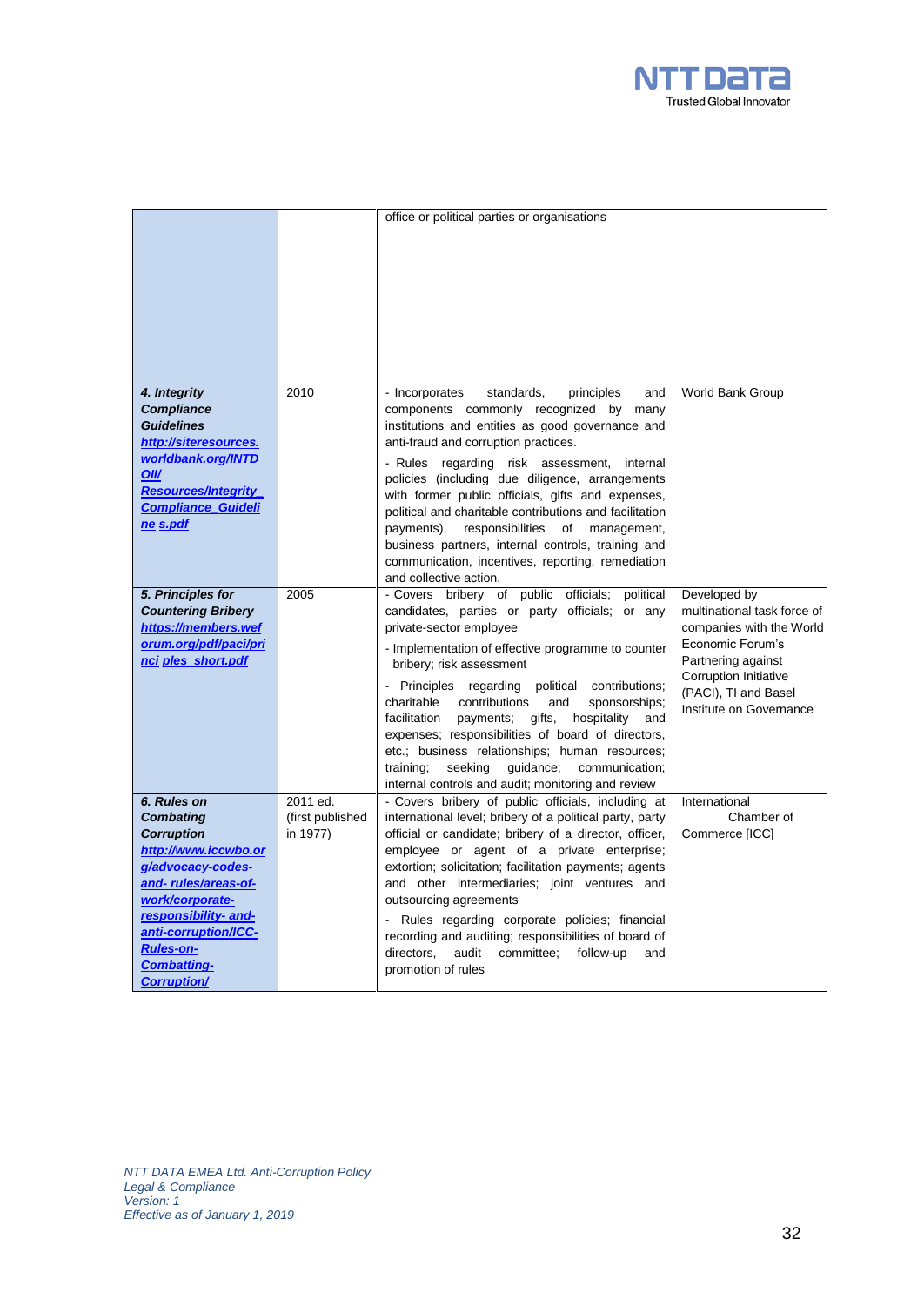

| 7. APEC Anti-                                                                                                                                                                                                     | 2007 | - Covers bribery in any form                                                                                                                                                                                                                                                                                                                   | APEC member |
|-------------------------------------------------------------------------------------------------------------------------------------------------------------------------------------------------------------------|------|------------------------------------------------------------------------------------------------------------------------------------------------------------------------------------------------------------------------------------------------------------------------------------------------------------------------------------------------|-------------|
| <b>Corruption Code of</b><br><b>Conduct for</b><br><b>Business</b>                                                                                                                                                |      | - Need to develop program articulating values,<br>policies and procedures for preventing bribery in<br>all activities under enterprise's effective control                                                                                                                                                                                     | economies   |
| http://www.apec.org/<br><b>Groups/SOM-</b><br><b>Steering- Committee-</b><br>on-Economic-and-<br><b>Technical-</b><br><b>Cooperation/Task-</b><br>Groups/~/media/Files<br>/Groups/ACT/07_act<br>codebrochure.ashx |      | charitable<br>- Also<br>covers<br>donations;<br>aifts.<br>hospitality and expenses; facilitation payments;<br>political contributions; business relationships;<br>communication; leadership; financial recording and<br>auditing; human resources; monitoring and review;<br>seeking guidance; training; organizations and<br>responsibilities |             |
| 8. UN Convention<br>against Corruption<br>(UNCAC)<br>http://www.unodc.or<br>g/unodc/en/treaties/C<br><u>A C/</u>                                                                                                  | 2005 | Article 12 calls on the private sector to play an<br>active role in the prevention of corruption.                                                                                                                                                                                                                                              |             |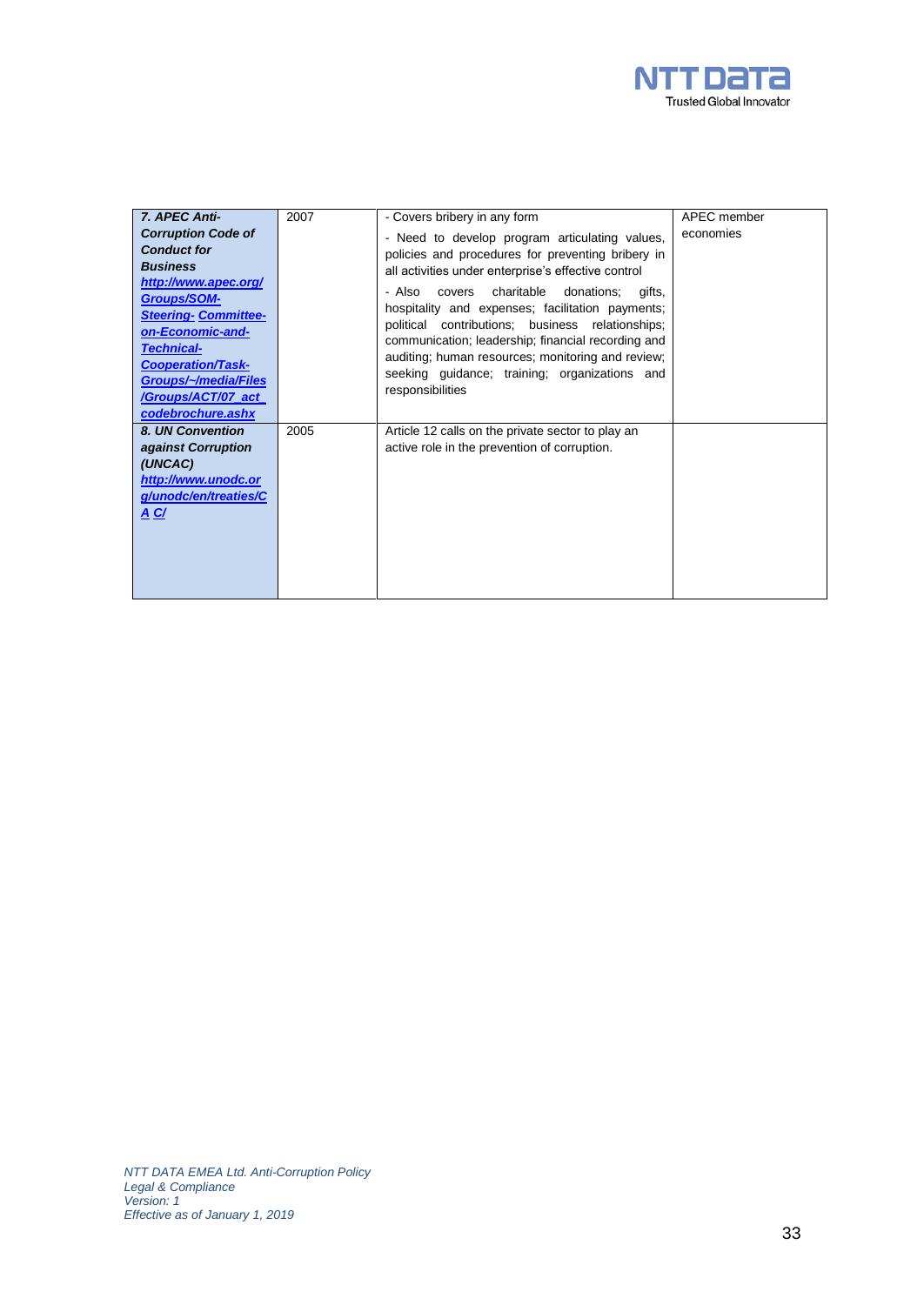

### **EXHIBIT B Template of Anti-Bribery Clause**

#### **Compliance with the Anti-Bribery Laws and Policies**

**1.1.** Supplier shall:

**(a)** comply with all applicable laws, statutes, regulations ("*Applicable Laws*") as well as any anti-bribery and anti-corruption and anti-money laundering and anti-tax evasion legislation and including but not limited to applicable Bribery Acts (collectively referred as "*Anti-Bribery Requirements*");

**(b)** not perform any activity, practice or conduct which would constitute an offence under the Applicable Laws and Anti-bribery Requirements;

**(c)** strictly comply with the NTT DATA EMEA and local NTT DATA company respective policies relating to anti-bribery and anti-corruption ("*Anti-Bribery Policies*") which include *inter alia* (A) the relevant provisions of the NTT DATA EMEA Global Code of Business Conduct, including without limitations Exhibit A "Suppliers and Agents minimum standards of conduct" available at the following  $link$   $\leftarrow$ <sup>1</sup>, (B) the EMEA Anti-Corruption Policy, available at the following link  $\frac{1}{2}$  and upon request to the EMEA Legal & Compliance Dept., and (C) the purchase procedures according with the local NTT DATA company policies;

**(d)** have and shall maintain in place throughout the term of this Agreement its own policies and procedures, including but not limited to adequate procedures under the applicable Anti-bribery Requirements, as well as policies and procedures relating to accounting for financial transactions, training personnel and third parties due diligence, to ensure compliance with the Applicable Laws;

**(e)** not promise, nor offer nor grant any undue financial or other advantage which may violate Anti-Bribery Requirements;

**(f)** report promptly to local NTT DATA company any potential or effective breach of the Anti-Bribery clause;

**(g)** indemnify and keep local NTT DATA company harmless for any damages or costs that may arise from a breach of this Anti-Bribery Clause.

**1.2. Audit Rights**. Local NTT DATA company shall have the right to carry out audit, to examine and to make copies of all records relating to the contract, including any accounting, contractual and financial records and internal policies and procedures ("*Audit Rights*"). The Supplier must retain all records and accounts for the entire duration of the Agreement and for further years following the Agreement termination, according with the local applicable tax laws. The Audit

 $\overline{\phantom{a}}$ 

 $^1$  [to insert relevant link to website where the NTT Data EMEA Global Code of Business Conduct is available].

 $2^{2}$  [to insert relevant link].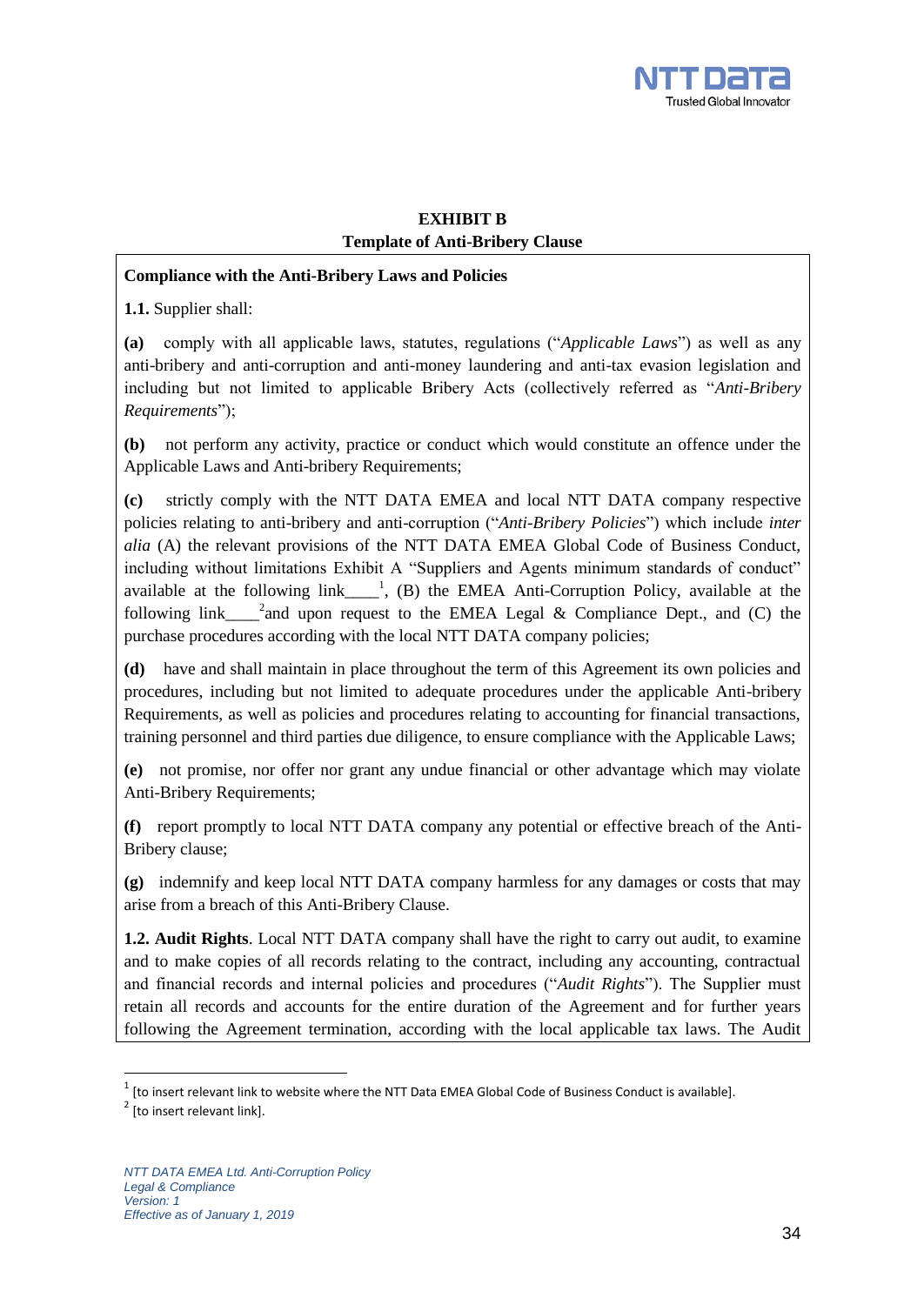

Rights shall be included in any contract that the Supplier signs with its subcontractors within the framework and term of the Agreement.

**1.3. Supplier Sub-contractor**(s). In addition, in the event Supplier engages sub-contractors or any other third parties that are providing, if any, services in relation to the Agreement, Supplier shall provide in the relevant sub-contract the same provisions as set forth in this Anti-Bribery clause. Supplier certifies also to have adopted adequate compliance measures to prevent any breach of this Anti-Bribery Clause by any of the subcontractors, whenever their engagement is permitted.

**1.4. Termination for Cause.** In the event of breach of any of the provisions under Section 1.1 and/or 1.2 and/or 1.3 above, local NTT DATA company shall be entitled to terminate for cause the Agreement with immediate effects.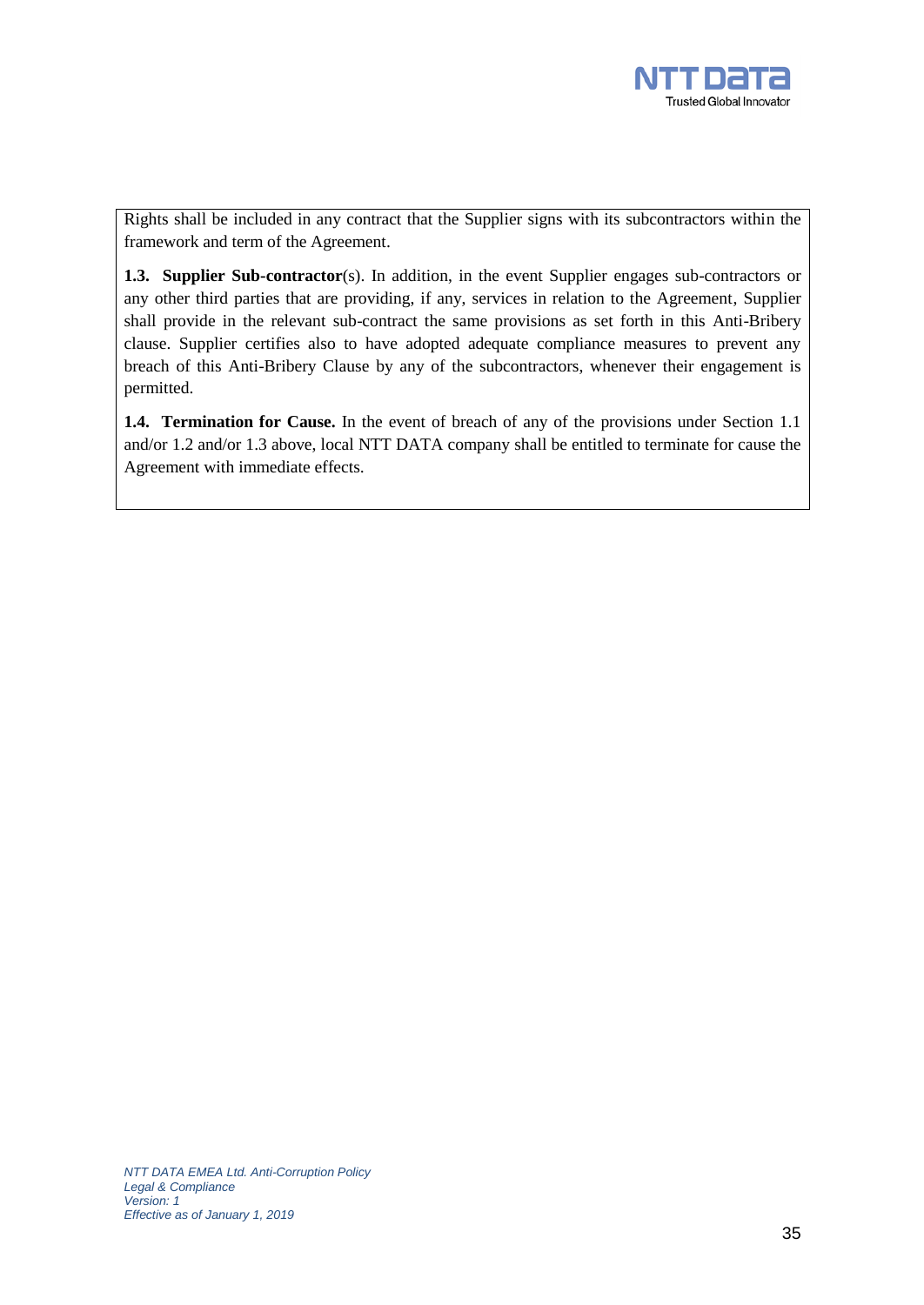

#### **EXHIBIT C**

### **Template of Declaration by Charitable Organization in case of Donation(s)** *(to use in any case of permitted Donation)*

*[On Charitable Organization letter head]*

To: NTT DATA …..

…………… …………

*[Local Company information]*

*[Place and date]*

**Subject**: Request for donation ("**Donation**")

I the undersigned \_\_\_\_\_\_\_\_\_\_ *[first and last name]*, in my quality as legal representative of the Charitable Organization *[name of the relevant Charitable organization]* registered at *[identification number/tax ID number, if any, of the relevant Charitable Organization]* whose registered address is at………

#### **WHEREAS**

The *[Charitable Organization]* 

- a) is a not-for-profit organization, recognized/operating under the laws of ……… and established as *[to specify legal form, i.e. association, foundation, according with local applicable laws]*;
- b) is active and operates in the area of […….], in particular promoting initiatives on….. as set forth in its Articles of Association attached herewith as Attachment A *[to provide the main area and activities in which relevant Charitable Organization is active, such as "in the area of the human rights, environment, children protection etc., and in particular is focused on the promotion of educational programs for women under 18 years old in war zone in the country of ….];*
- c) In the event *[Local Company]* wishes to make a Donation to *[Charitable Organization]* for promoting the following activities *[to specify in details: reference period, place of execution of activities, specific project to promote, category of recipients]* ("**Project**");

#### **HEREBY REPRESENT AND DECLARE THE FOLLOWING:**

1. The members of the *[Charitable Organization]* Board ("**Members**") are as follow: A) Mr/Mrs…….. born on…….. in ……..domicilied in…… B) Mr/Mrs……...born on………in ……..domicilied in…….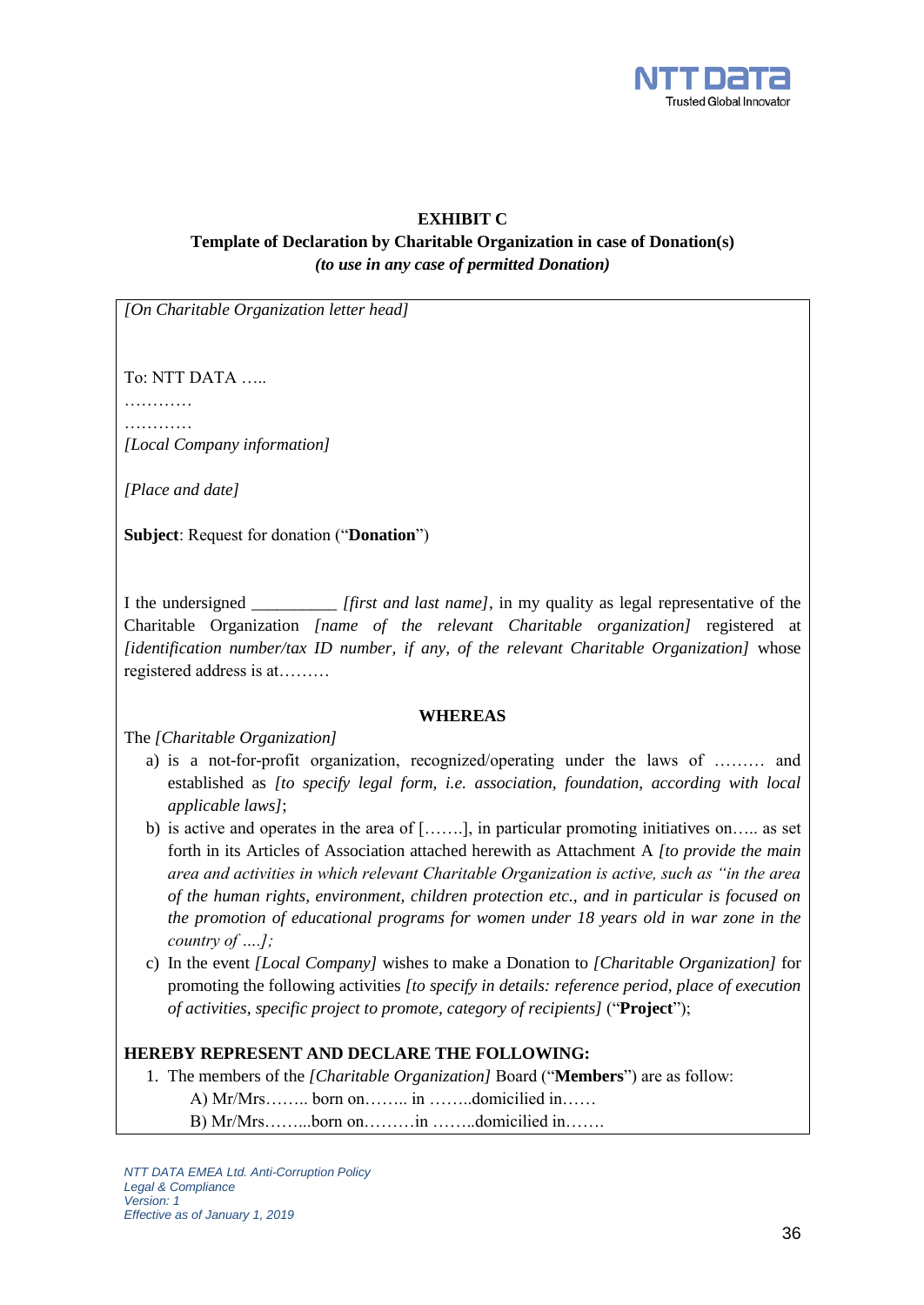

C) Mr/Mrs……..born on ……….in ……domicilied in………

- 2. To the best of my knowledge, the above Members neither are nor have been (a) subjects to criminal proceedings, (b) final criminal judgements, both (a) and (b) for crimes related to corruption of any kind (including without limitation bribery, tax evasion, money laundering);
- 3. Charitable Organization is neither currently involved nor has been involved in illegal activities for crimes related to corruption of any kind;
- 4. Charitable Organization has never received illegal funds by private or public organizations/entities of any kind;
- 5. It is further clarified that Donation as requested below will be used solely for the purposes as stated in the *[Charitable Organization]* Articles of Association or operational regulations and for the sole Project as above indicated.
- 6. Until the end of the activities carried out by using the Donation, and upon request of the *[Local Company]* I undertake to provide appropriate and full documentation as evidence of the correct use of the Donation in relation to the specific Project above.
- 7. In case of acceptance of this request of Donation:
	- a) I kindly ask to *[Local Company]* to provide to *[Charitable Organization]* with notice of such acceptance.
	- b) I will provide to *[Local Company]* the *[Charitable Organization]* bank account details.

| I express my thanks to <i>[Local Company]</i> for the trust it has placed in us. |
|----------------------------------------------------------------------------------|
| Best regards                                                                     |
| Signature:                                                                       |
| Attachment:<br>A. [Charitable Organization] Articles of Association              |